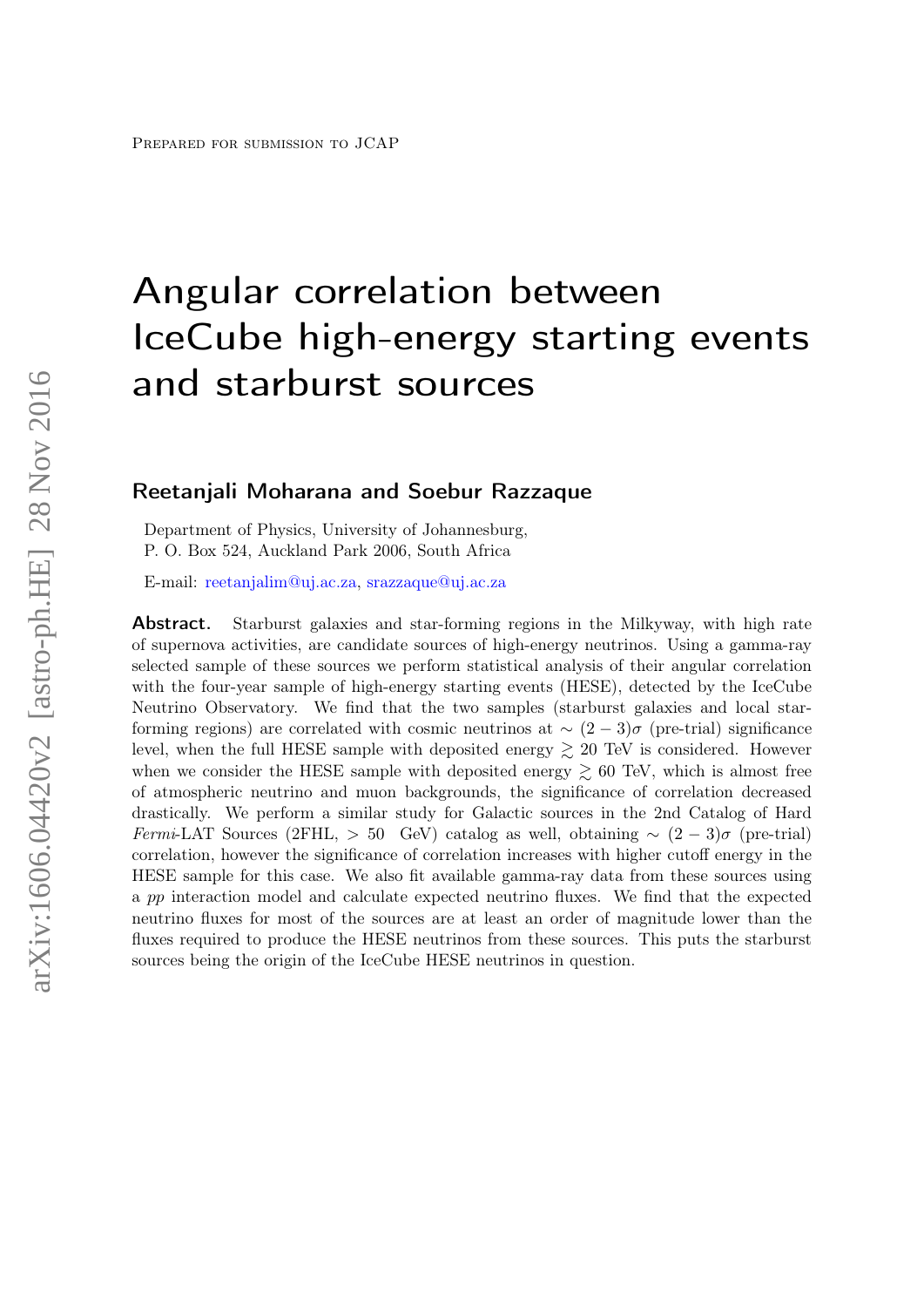#### Contents

| 1 Introduction                               | 1                       |
|----------------------------------------------|-------------------------|
| 2 IceCube HESE neutrino and source samples   | $\overline{\mathbf{2}}$ |
| 3 Cross correlation study                    | $\bf{2}$                |
| 4 Results and Discussion                     | $\overline{\mathbf{4}}$ |
| 5 Star-forming regions with $pp$ interaction | 8                       |
| 5.1 Sample-I and II                          | 10                      |
| 5.2 Sample-V.                                | 11                      |
| 5.3 Sample-VI                                | 11                      |
| 6 Conclusion                                 | 11                      |
| 7 Acknowledgment                             | 12                      |

### <span id="page-1-0"></span>1 Introduction

The origin of cosmic neutrinos in the sample of high-energy starting events (HESE) detected by the IceCube Neutrino Observatory is one of the outstanding puzzles in recent years [\[1\]](#page-12-1). The four-year HESE sample contains 54 events, collected within 1347 days of operation from both the Northern and Southern skies, with deposited energy in the detector in the range of 20 TeV to 2 PeV  $[2, 3]$  $[2, 3]$ . These events correspond to a 6.5 $\sigma$  detection of cosmic neutrinos above an estimated  $9.0_{-2.2}^{+8.0}$  atmospheric neutrino background events and  $12.6 \pm 5.1$  atmospheric muon background events [\[2,](#page-12-2) [3\]](#page-12-3).

Galactic and extragalctic origin of the HESE events from astrophysical sources [\[4](#page-12-4)[–8\]](#page-12-5) and from dark matter decay [\[9–](#page-12-6)[11\]](#page-13-0) have been widely discussed in literature. Poor angular reconstruction of the cascade-type events, which dominates the HESE sample, is the main hindrance to identify the sources. Searches for significant association of sources from the same direction as the IceCube neutrino events have been done, importantly with Galactic origin, by the Galactic center [\[12,](#page-13-1) [13\]](#page-13-2), Fermi bubbles [\[12,](#page-13-1) [14\]](#page-13-3) and pulsar wind nebulae [\[15\]](#page-13-4). In case of extragalactic sources, IceCube neutrino events have been associated with different kind of blazars [\[15–](#page-13-4)[18\]](#page-13-5) and with star-forming galaxies [\[19,](#page-13-6) [20\]](#page-13-7).

In our previous study we investigated possible correlation of the three-year HESE sample of 37 events with Ultra-High Energy Cosmic Rays (UHECRs) with energy  $\geq 40$  EeV [\[22\]](#page-13-8). We found a  $\sim 2\sigma$  (pre-trial) significance of correlation between the HESE sample and the UHE-CRs with energy  $\geq 100$  EeV. A similar study has also been done in Ref. [\[23\]](#page-13-9), finding similar or higher significance of correlation between the UHECRs and IceCube neutrino events. These studies are independent of the astrophysical source models and useful to check a common origin of the UHECRs and cosmic neutrinos. Subsequently we found that a number of nearby  $(z \lesssim 0.06)$  Seyfert galaxies in the Swift-BAT 70 month X-ray source catalog [\[24\]](#page-13-10) are within 3° error circles of the  $\geq 100$  EeV CR directions, which in turn are correlated with the three-year HESE neutrinos [\[22\]](#page-13-8).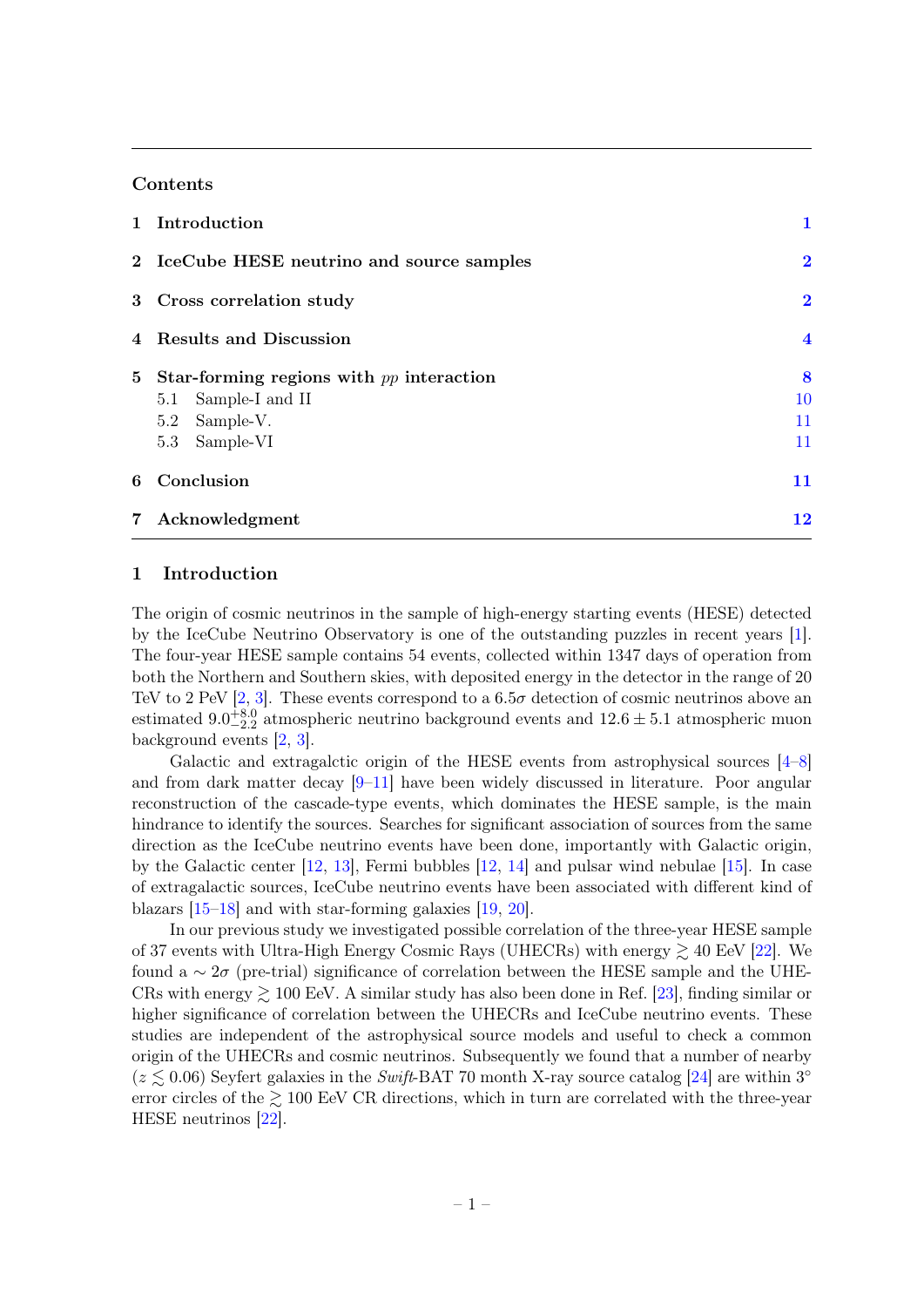Statistical correlations directly between the astrophysical sources and the HESE neutrinos have also been studied. Correlation with different types of blazars, such as high-energy peaked balazars (HBLs) [\[17\]](#page-13-11), three-year Fermi Large Area Telescope (LAT) Active Galactic Nuclei (AGN) Catalog (3LAC) [\[18\]](#page-13-5), AGNs in 70 month Fermi-LAT data [\[25\]](#page-13-12) and Seyfert galaxies [\[20\]](#page-13-7). No significant correlation was found in these studies. A statistically significant correlation, however, was found between the three-year HESE neutrinos and starburst galaxies and regions [\[20\]](#page-13-7) in the IRAS (Infra-Red Astronomical Satellite) catalog [\[26\]](#page-13-13). This is very interesting from astrophysical perspective since supernova remnants, which has a high rate in starburst sources, are widely thought to be the sources of CRs at least up to  $\sim 1$  PeV [\[27\]](#page-13-14). Starburst galaxies have also been proposed as high-energy neutrino sources [\[28,](#page-13-15) [29\]](#page-13-16)(see, however, [\[30,](#page-13-17) [31\]](#page-13-18)).

In this work we study cross correlation between  $\gamma$ -ray selected starburst galaxies, as well as Galactic sources in the 2nd Fermi Hard source List (2FHL) [\[32\]](#page-13-19), and the four-year HESE sample. We also calculate expected neutrino fluxes from the starburst sources which are correlated with the HESE sample, using pp interaction model to produce observed  $\gamma$  rays from them. We describe our data samples in Sec. 2 and results of correlation study in Sec. 3. We calculate expected neutrino fluxes and compare with required fluxes to explain neutrino data in Sec. 4. We discuss our results and conclude in Sec. 5.

#### <span id="page-2-0"></span>2 IceCube HESE neutrino and source samples

We consider the four-year HESE sample of 54 neutrinos with deposited energy in the range  $\sim$  20 TeV-2.3 PeV [\[33\]](#page-13-20) as well as the highest-energy ( $\sim$  2.6 PeV) event which happens to be a track event [\[33\]](#page-13-20). Two track events (event ID numbers 28 and 32) are coincident hits in the IceTop surface array and are almost certainly a pair of atmospheric muon background events [\[34\]](#page-13-21) and we excluded them from our analysis. Fig. [1](#page-3-0) shows sky map of these 53 events in Galactic coordinates with reported angular errors.

Figure [1](#page-3-0) also shows the sources samples we have used to do the analysis. The first sample of sources, named as Sample-I consists of 7 Starburst galaxies (sbgs) and 3 galactic TeV detected star-forming regions. We use the same selection criteria for the 7 starburst galaxies from the IRAS catalog [\[26\]](#page-13-13) as in Ref. [\[20\]](#page-13-7). In particular the flux density  $S(100 \ \mu m) \ge 250 \ \text{Jy}$ at 100  $\mu$ m was imposed. Two of the starburst galaxies, namely M 82 and NGC 253, have been detected in TeV  $\gamma$  ray [\[39,](#page-14-0) [40\]](#page-14-1) and appear in the Fermi-LAT 3FGL catalog as well. The other two appear only in the Fermi-LAT 3FGL catalog [\[36\]](#page-13-22), but have not been detected at TeV energies. In another set of source sample, called Sample-II, we included the 4 starburst galaxies from these 7, that are detected by high energy gamma rays in addition to the 3 local starforming regions detected at TeV gamma rays.

We also used 33 Galactic sources that are supernova remnants (SNRs) and pulsar wind nebula (PWNs) from the Second Catalog of Hard Fermi-LAT Sources (2FHL) detected between 50 GeV and 2 TeV and called it Sample-III, as these are objects are related to starforming activities. We have done the analysis for subcategories of these Galactic sources. In particular 12 PWNs called as Sample-IV, 15 SNRs as Sample-V and 6 sources which are either SNR or PWN (SPP) as Sample-VI. Table [1](#page-3-1) lists all the source samples used for analysis.

### <span id="page-2-1"></span>3 Cross correlation study

We use the directional information of the neutrino events and sources to map them as unit vectors,  $\hat{x}$ , on the Galactic sphere and find angular separation between a pair of neutrino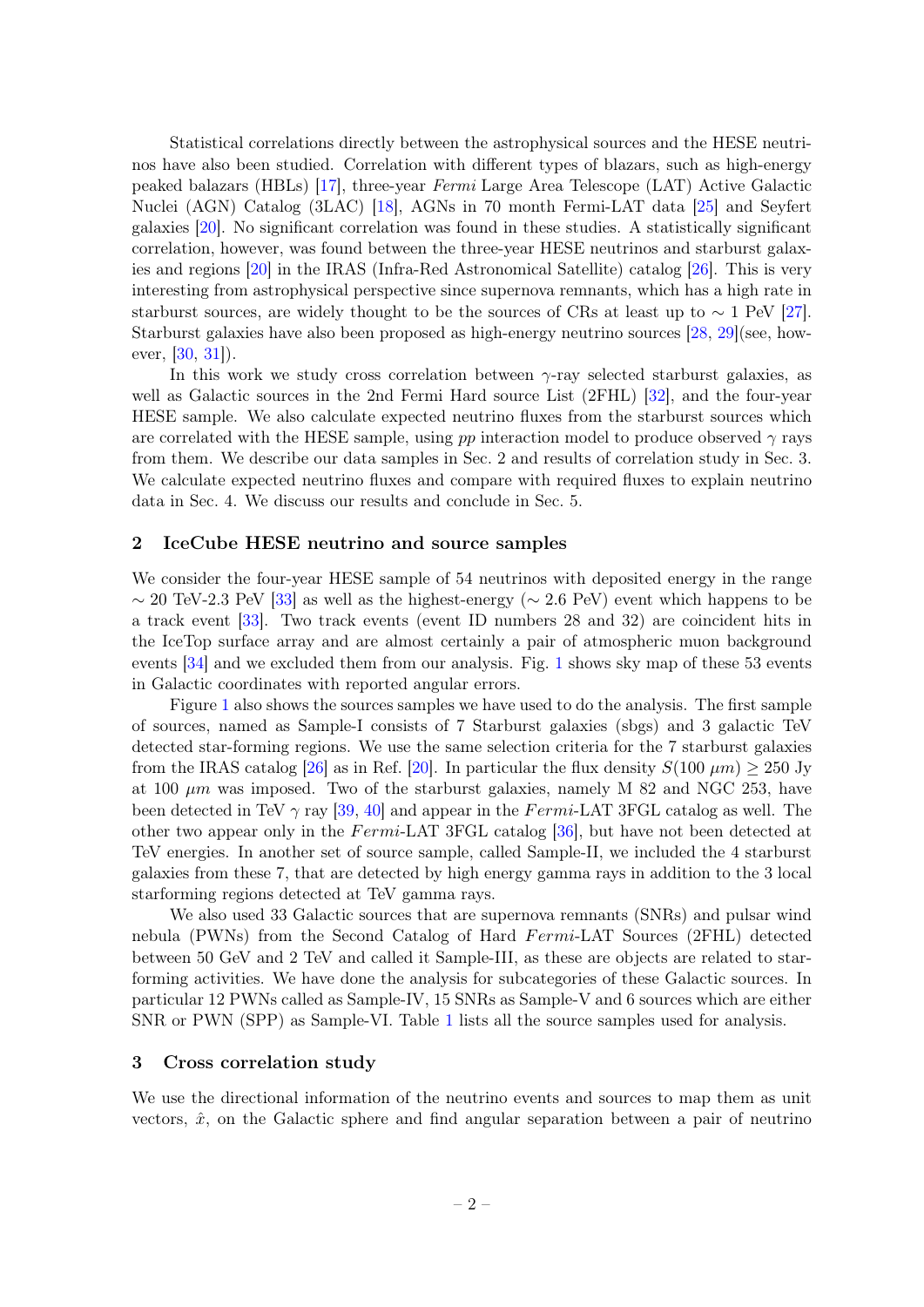

<span id="page-3-0"></span>Figure 1. Sky Map of the IceCube HESE neutrinos, the shower (39) and track (14) events, in Galactic coordinates. The circular lines the neutrino event directions represent the angular uncertainties. Starburst sources such as starburst galaxies, star-forming regions and the 33 Galactic objects from the 2FHL catalog [\[32\]](#page-13-19) are also plotted.

| Source set name | $\#$ of sources | Source type                                           |
|-----------------|-----------------|-------------------------------------------------------|
| Sample-I        |                 | $4$ IRAS $+$ 3FGL and 3 IRAS                          |
| Sample-II       |                 | $4$ IRAS $+$ 3FGL and 3 TeVCAT local Starforming Reg. |
| Sample-III      | 33              | 2FHL SNRs+PWNs+SPPs                                   |
| Sample-IV       | 12              | 2FHL PWNs                                             |
| Sample-V        | 15              | 2FHL SNRs                                             |
| Sample-VI       | 6               | 2FHL SPPs                                             |

<span id="page-3-1"></span>Table 1. Source sets used to do correlation analysis with neutrino events.

and source directions as  $\gamma = \cos^{-1}(\hat{x}_{\text{neutrino}} \cdot \hat{x}_{\text{source}})$  [\[35\]](#page-13-23). Cross correlation between the neutrino events and sources is based on the number of such pairs observed in data within a given angular error [\[58\]](#page-14-2). For our study, we divided twice the reported angular error of each neutrino event ( $\delta\theta$ ) into  $M = 20$  concentric rings, each with angular width  $\delta\theta/M$ . We count the number of pairs  $n_j^{\text{data}}$  in a given annular ring for  $(j-1)2\delta\theta/M \leq \gamma < j2\delta\theta/M$ , where  $j = 1, ..., M$ . This method is different from the minimum  $\delta \chi^2$  or nearest neighbor approach used in our previous paper [\[22\]](#page-13-8) and allows to explore cross correlation at various angular distances.

To evaluate the significance of cross correlation between the neutrino events and sources, we generated  $N = 10^5$  sets of Monte Carlo source distributions by randomizing their positions (more on this later) and count the number of neutrino-source pairs  $n_{ij}^{\text{mc}}$  in a simulated data set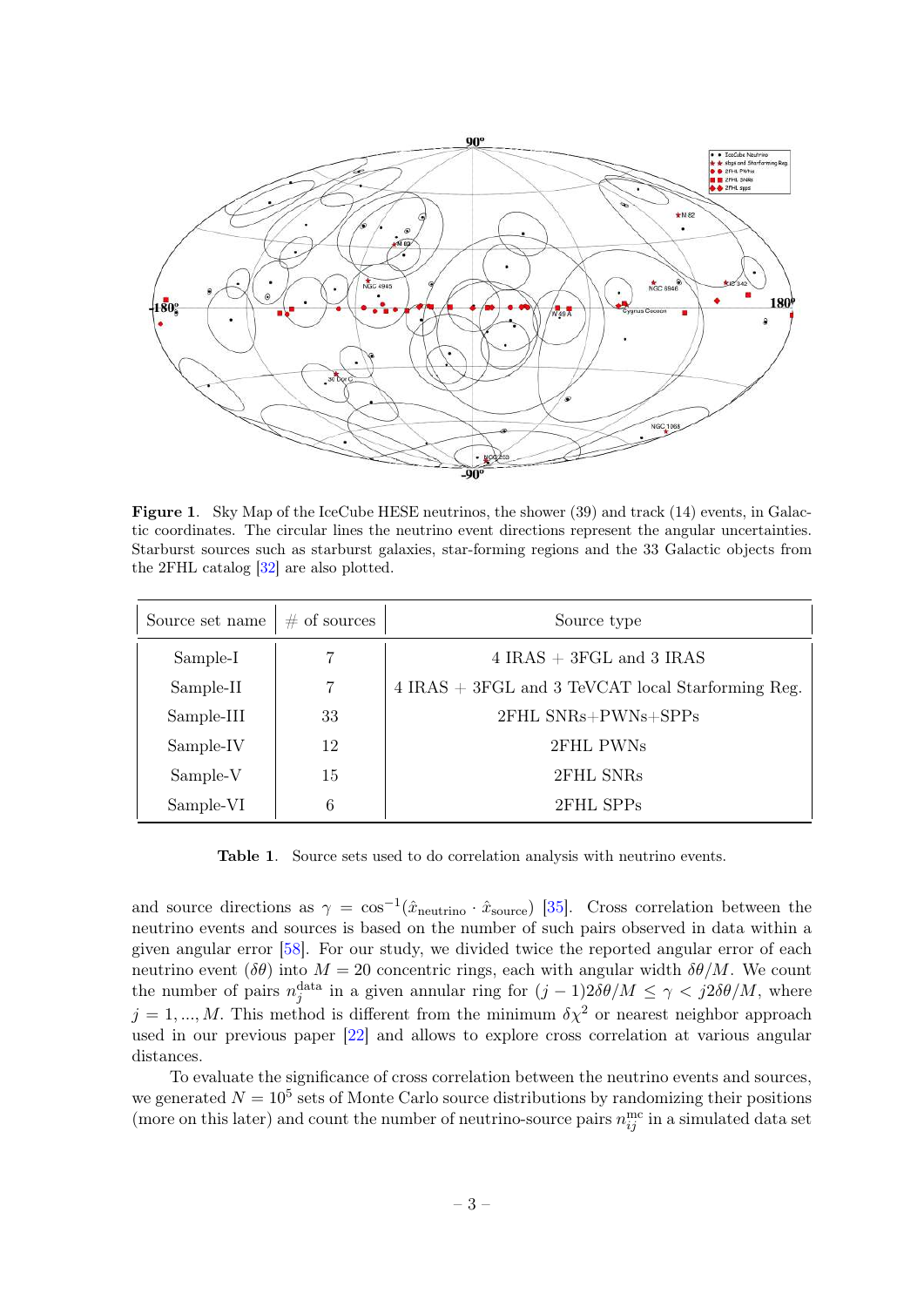$i = 1, ..., N$  and in a given annular ring j. The p-value is calculated by counting the number of times  $n_{ij}^{\text{mc}}$  is greater or equal to  $n_j^{\text{data}}$  in each bin over N. The average number of pairs in the Monte Carlo data sets for a given j is  $\bar{n}_j^{\text{mc}} = \sum_{i=1}^N n_{ij}^{\text{mc}}/N$  is the average hits expected for the null distribution. We report the minimum p-value as the significance for that source sample.

We generate Monte Carlo source distributions in two different ways. In the first case, by randomizing the Galactic latitude  $(l)$  for the sources, keeping their longitude  $(b)$  fixed. We call this *semi-isotropic null* distribution as in Ref.  $[22]$ . In the second case, we randomize l and also cos b within its allowed range, particularly for Galactic sources we use  $|b| \leq 10^{\circ}$  and for other sources we take  $|b| \leq 90^{\circ}$ . We call this *isotropic null* distribution. The agreement between these two null distributions is good.

The 54 IceCube events contain 21.6 atmospheric neutrino and muon background events. To minimize its effect on the correlation study we have taken two sets of IceCube neutrino events. One with all 53 events and another with neutrino events having energy > 60 TeV, as at higher energy the background is less. The number IceCube neutrino events in the sample having energy  $> 60$  TeV is 33.

## <span id="page-4-0"></span>4 Results and Discussion

The results of cross correlation study on starburst galaxies (Sample-I) with the 53 IceCube neutrino events is shown in figure [2.](#page-5-0) The *semi*-isotropic and isotropic null distributions are shown with red and green lines, respectively in the left panels. As we have binned over  $\delta\theta$ the area swipe in rings increases with increasing the bin number and so does  $\bar{n}_j^{\text{mc}}$ . The  $n_j^{\text{data}}$ are shown with gray histogram for the 20 bins. For Sample-I  $n_j^{\text{data}} = 10$  within the given angular resolution of the IceCube events and the average expected number of hits is 7.7 and 6.1 for semi-isotropic and and isotropic null distributions, respectively. In case of the 33 IceCube neutrino events above 60 TeV energy,  $n_j^{\text{data}} = 3$  within the given angular resolution as shown with yellow histogram in the lower panel, while the  $\bar{n}_j^{\text{mc}}$  is nearly 2 for the two null distributions. The lowest p-value that we got for Sample-I is nearly 0.01 for the case of all neutrino events in the bin  $(1.6 - 1.7)\delta\theta$ , for isotropic null distribution. However for the correlation study for events with  $E_{\nu}$  > 60 TeV there is no significant correlation.

A similar study on the Sample-II is shown in figure [3.](#page-6-0) For this sample of starforming region we found  $n_j^{\text{data}}$  is 11 over an expected count of 8.1 and 6.5 from semi-isotropic and isotropic null distributions, respectively in case of all neutrino events within the median angular error reported for IceCube neutrino events. For the events having  $E_{\nu} > 60$  TeV,  $n_j^{\text{data}}$ is 3 over an expectation of 2.77 and 1.75 from semi-isotropic and isotropic null distributions, respectively. The lowest p-value is 0.002 in the bin  $(0.3 - 0.4)\delta\theta$ , for the correlation study with all neutrino events for the isotropic null distribution. Like Sample-I we have not found a significant correlation for these sources with the neutrino events above energy 60 TeV.

The cross correlation study of IceCube neutrino events with the 33 Galactic 2FHL sources (Sample-III) is shown in figure [4.](#page-7-0) The lowest p-value for the correlation study with all neutrino events is 0.017 in the  $(1.6 - 1.7)\delta\theta$  bin, for isotropic null distribution. In this bin the  $n_j^{\text{data}}$  is 15 while the expected hit is nearly 8 as shown in the upper panel of figure [4.](#page-7-0) However unlike the first two samples the significance of correlation of neutrino events above energy 60 TeV increased as shown in the lower panel of the figure [4.](#page-7-0) The lowest p-value is 0.0016 in the same bin (i.e.,  $(1.6 - 1.7)\delta\theta$ ), for the isotropic null distribution.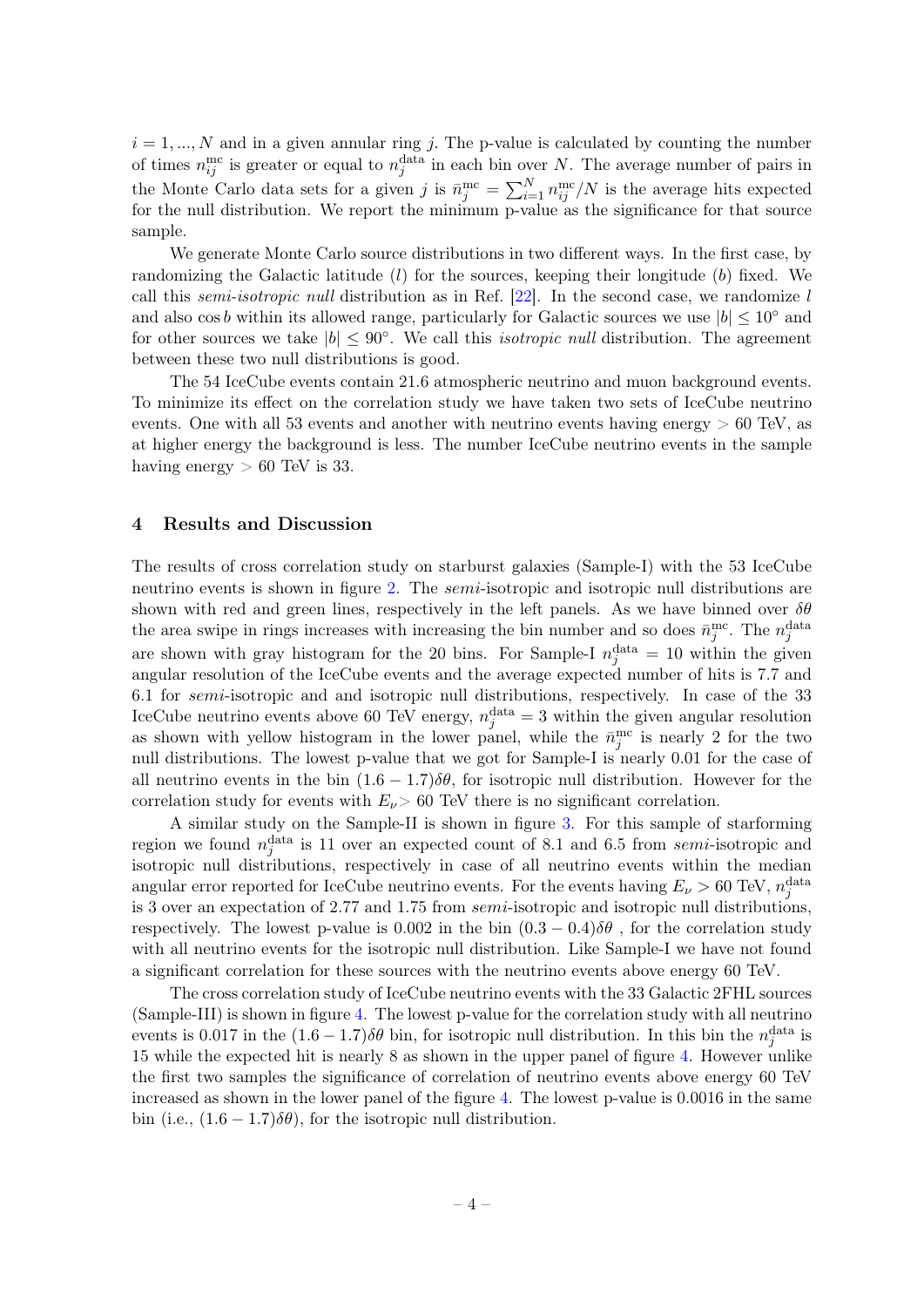

<span id="page-5-0"></span>**Figure 2.** Top: Cross correlation study of the 7 starburst galaxies from the IRAS catalog (Sample-I) with all the 4 Year IceCube neutrino events. Left panel shows, the number of correlation of the IceCube neutrino data with the sources  $(n_j^{\text{data}}, \text{ with gray histogram})$  and the average expected number of correlation from Monte Carlo simulation,  $\bar{n}_j^{\text{mc}}$  with green and red color for semi-isotropic and isotropic null distribution respectively, for different bins. Right panel shows the corresponding p-values in each bin for *semi*-isotropic and isotropic null distribution. Bottom : Same as Top but for correlation study with 4 Year IceCube neutrino events with  $E_{\nu} > 60$  TeV.

We have also studied cross correlation of IceCube neutrino events with different type of sources within the 2FHL Galactic sources. Correlation study of IceCube neutrino events with Sample-IV (12 Galactic PWNs listed in 2FHL) sources is shown in figure [5.](#page-8-1) The lowest p-value for all neutrino events is 0.025 for semi-isotropic null distribution in the  $(0.9-1.0)\delta\theta$ bin shown in the upper panel. While for events above 60 TeV energy the minimum p-value is 0.009 in the same bin, shown in the lower panel.

Similarly the correlation study with 15 SNR sources, Sample-V is shown in figure [6.](#page-9-0) The significance of correlation is lower compared to Sample-IV. From upper panel, the lowest p-value is 0.11 in the bin  $(1.0 - 1.1)\delta\theta$ . And for the lower panel the lowest p-value, 0.089 occurs in the bin  $(1.7 - 1.8)\delta\theta$ .

For the spp sources from the 2FHL catalog (Sample-VI) we found a more significant p-value, shown in figure [7.](#page-10-1) The lowest p-value is 0.006 in the bin  $(0.5 - 0.6)\delta\theta$ , from the upper panel. And from the lower panel the lowest p-value, 0.022 occurs in the bin  $(1.7 - 1.8)\delta\theta$ .

We have listed the results of this study in Table [2.](#page-7-1) The post trial p-value for *semi-*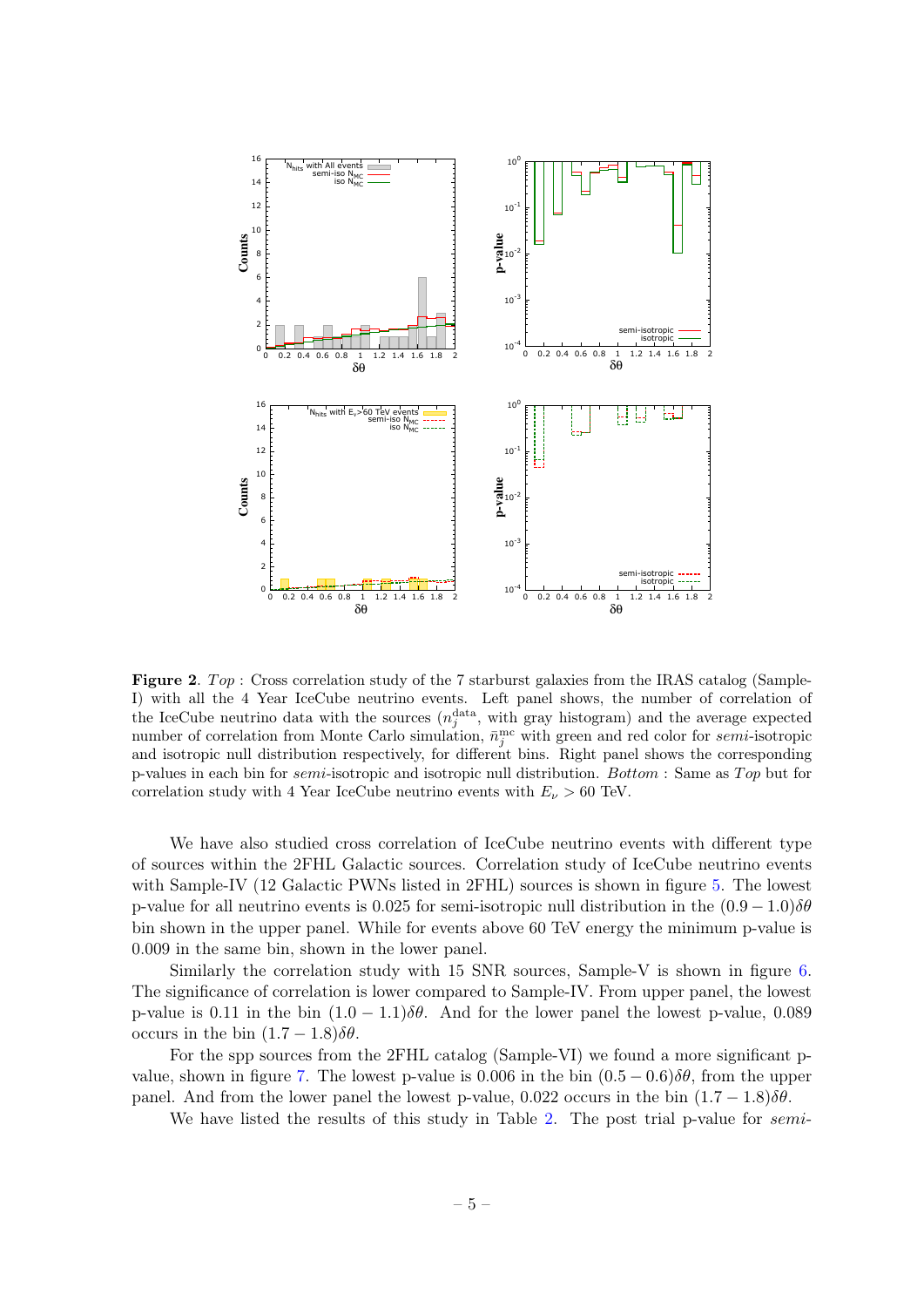

<span id="page-6-0"></span>Figure 3. The same as figure [2](#page-5-0) for correlation study of IceCube neutrino events with 4 starburst galaxies and 3 local starforming regions (Sample-II) detected in TeV gamma ray energy.

isotropic and isotropic null distributions are listed in column 4 and 7 respectively. The post trial p-value is computed as,  $1 - (1 - p)^N$ . Where p is the smaller pre-trial p-value between all events and events for energy  $> 60$  TeV of IceCube search. And the number of trial N contains, the number of bins (20) taken within the  $2\delta\theta$  directional error reported by IceCube and the two samples of IceCube events taken with cut in energy. Although, strictly speaking, an energy cut does not produce two independent neutrino samples but we are cautious here as we first considered events  $> 60$  TeV and then all events. This nevertheless gives more conservative results. We found post trial p-value nearly 0.07 only for the Sample-II and III. We have also computed post-trial p-value while combining different samples. Samples-IV, V and VI are not independent but sub-samples of Sample-III. The independent samples are Samples-I, II and III, therefore it may be interesting to compute a global post-trial p-value, which is  $0.09 - 0.17$ , for exploring different samples. The range here depends on whether treating 60 TeV energy cut producing two independent samples or not.

A set of sources can be truly associated with the IceCube neutrinos, if the statistic of correlation increases with the increase of neutrino events. To verify whether the starfoming regions are the sources of IceCube neutrino events we have performed the cross correlation study with three year and four year IceCube neutrino sources separately. The results are shown in Fig. [8.](#page-16-0) The top panel is the result when computed with all the events while the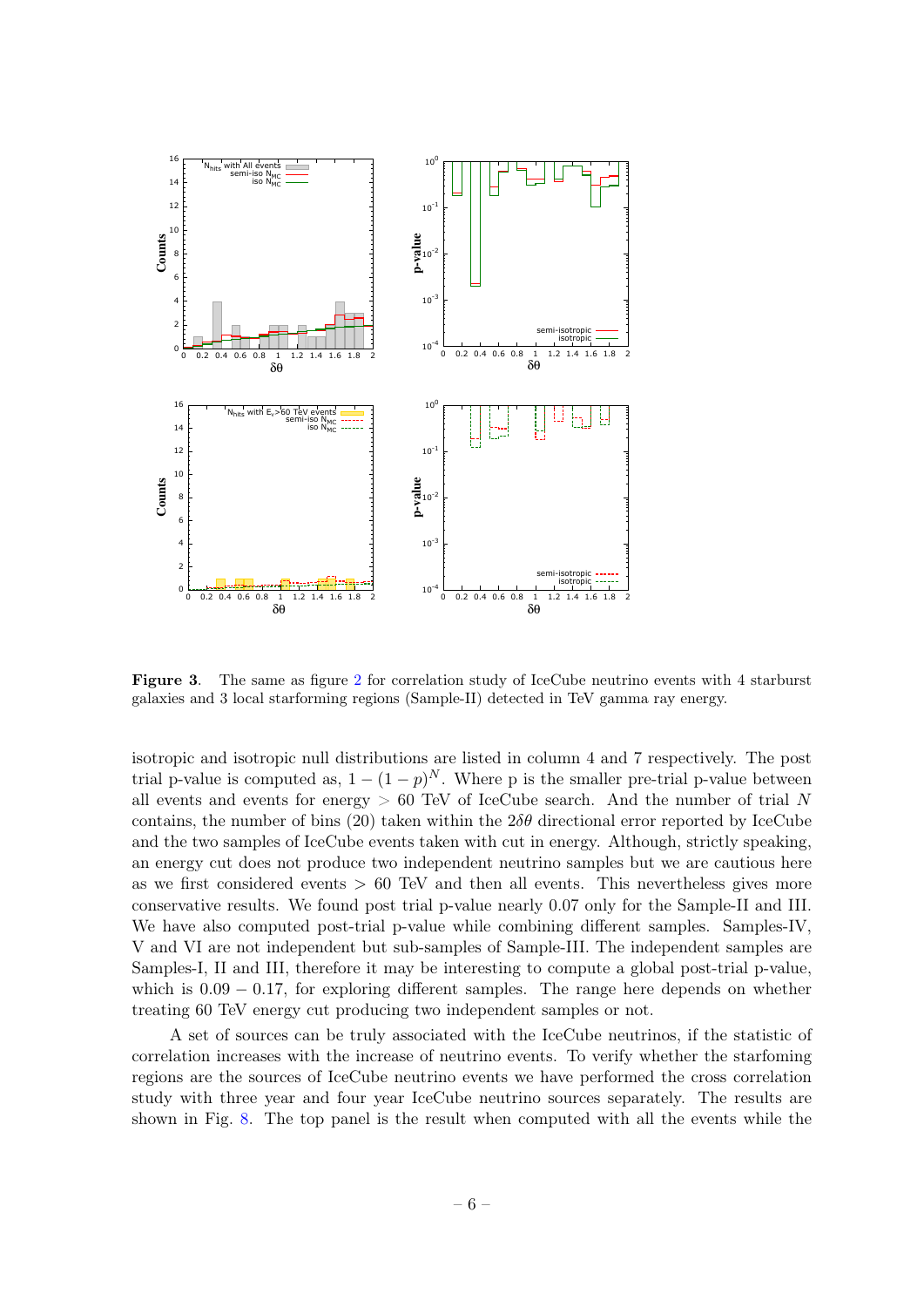

<span id="page-7-0"></span>Figure 4. Cross correlation study of the 33 Galactic sources from the 2FHL catalog sources (Sample-III) with IceCube neutrino events. The histograms represent the same as in figure [2](#page-5-0)

| Source<br>sets | All $\nu s$ semi-<br>isotropic ran-<br>dom p-value | $E_{\nu}$ 60 TeV<br>$semi$ -isotropic<br>random<br>$p-$<br>value | trial  <br>Post<br>p-value semi-<br>isotropic<br>random | All<br>isotropic<br>random<br>$D$ -<br>value | $\nu s \mid E_\nu > 60$ TeV<br>isotropic ran-<br>dom p-value | Post trial p-<br>value isotropic<br>random |
|----------------|----------------------------------------------------|------------------------------------------------------------------|---------------------------------------------------------|----------------------------------------------|--------------------------------------------------------------|--------------------------------------------|
| Sample-I       | $1.9 \times 10^{-2}$                               | 0.518                                                            | 0.54                                                    | $1. \times 10^{-2}$                          | $6.6 \times 10^{-2}$                                         | 0.34                                       |
| Sample-II      | $2.3 \times 10^{-3}$                               | 0.177                                                            | $8.8 \times 10^{-2}$                                    | $2 \times 10^{-3}$                           | 0.123                                                        | $7 \times 10^{-2}$                         |
| Sample-III     | $2.4 \times 10^{-2}$                               | $3.8 \times 10^{-3}$                                             | 0.141                                                   | $1.7 \times 10^{-2}$                         | $1.6 \times 10^{-3}$                                         | $6 \times 10^{-2}$                         |
| Sample-IV      | $2.65 \times 10^{-2}$                              | $9.23 \times 10^{-3}$                                            | 0.3112                                                  | $3 \times 10^{-2}$                           | $1.2 \times 10^{-2}$                                         | 0.38                                       |
| Sample-V       | 0.11                                               | 0.13                                                             | 0.99                                                    | 0.15                                         | $8.95 \times 10^{-2}$                                        | 0.97                                       |
| Sample-VI      | $\parallel 1.33 \times 10^{-2}$                    | $3.4 \times 10^{-2}$                                             | 0.4149                                                  | $6.1 \times 10^{-3}$                         | $2.12 \times 10^{-2}$                                        | 0.22                                       |

<span id="page-7-1"></span>Table 2. Results of cross correlation study for different source sampless analyzed.

lower panel is for neutrino events with energy more than 60 TeV. The analysis result of the Samples-I and II for 3 yr has also been done in [\[20\]](#page-13-7), and their result is comparable with our analysis for isotropic null distribution, shown in the top-left panel of figure [8.](#page-16-0) The faded and darker colors are the minimum p-value occurred in the analysis within the 20 bins of  $2\delta\theta$  for 3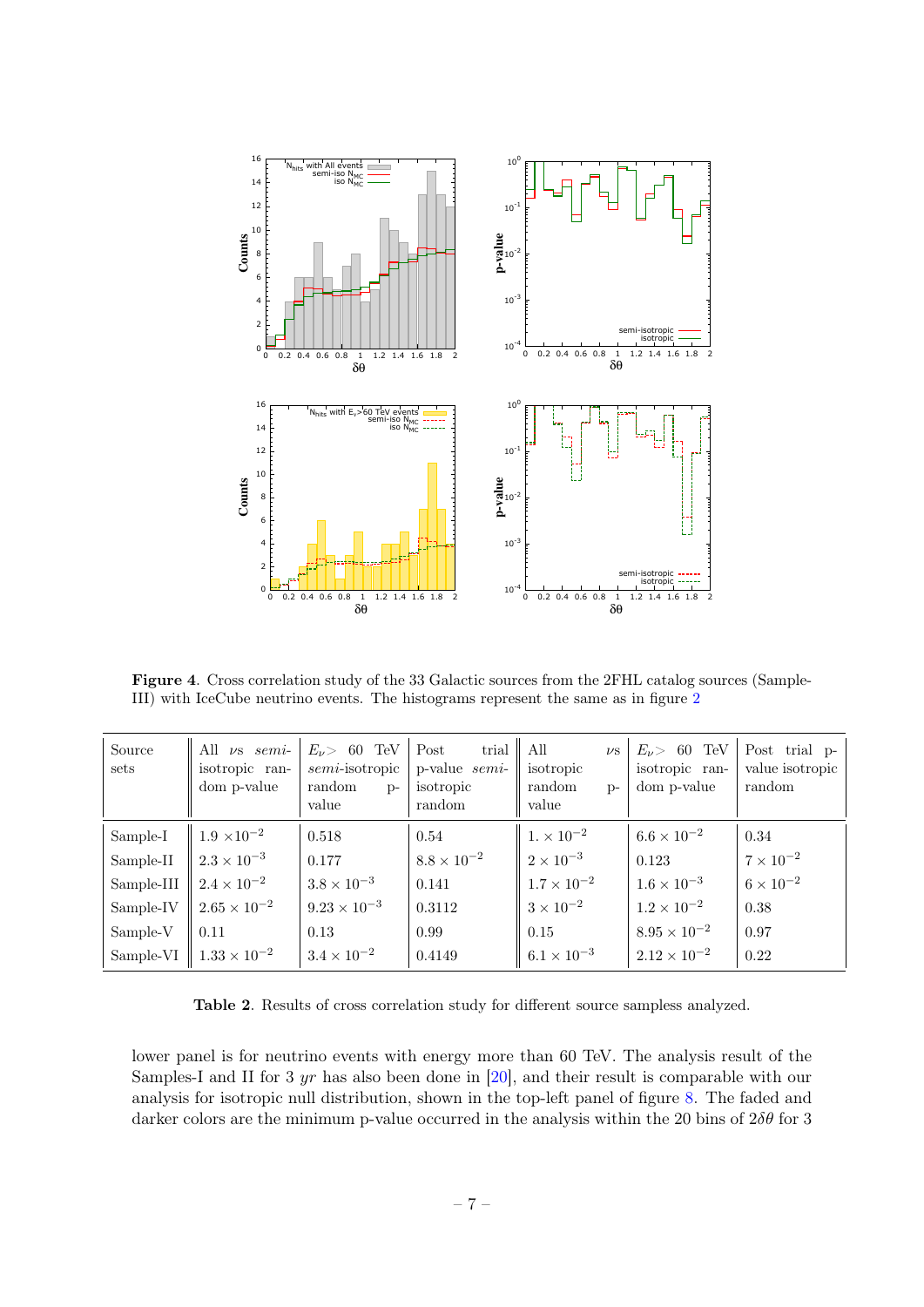

<span id="page-8-1"></span>Figure 5. Cross correlation study of the 12 2FHL pulsar wind nebulae (Sample-IV) with the IceCube neutrino events following the same color code as in Fig. [2](#page-5-0)

year and 4 year data respectively. We see an increase in significance with increasing neutrino events only for the sbg sources and for all the Galactic sources combined.

## <span id="page-8-0"></span>5 Star-forming regions with  $pp$  interaction

The rate of core-collapse SN generally follows the star-formation rate [\[21\]](#page-13-24), therefore SNRs in star-forming region is expected to accelerate protons and heavy ions to energy similar to the knee region ( $\sim 10^{15}$  eV) of cosmic ray spectrum. High energy gamma rays and neutrinos are suppose to be produce by the interactions between these accelerated protons and surrounding gas in the environment. The neutrino flux is nearly  $2/3$  of the gamma ray flux from the  $pp$  (proton-proton interaction) channel. Here we have fitted the high energy gamma ray flux produced by the IceCube neutrinos correlated to the star-forming sources, and then estimated the neutrino flux assuming the correlated neutrino event(s) originated from those source(s). In case of pulsar wind nebulae the neutrino production from proton photon interaction can dominate the  $pp$  channel. So here we have done the analysis of  $pp$  interaction of the sbgs, starforming regions and the spp sources that correlated with the IceCube neutrino events listed in Table [3.](#page-21-0) The parameters used for pp channel fitting are explained below. Total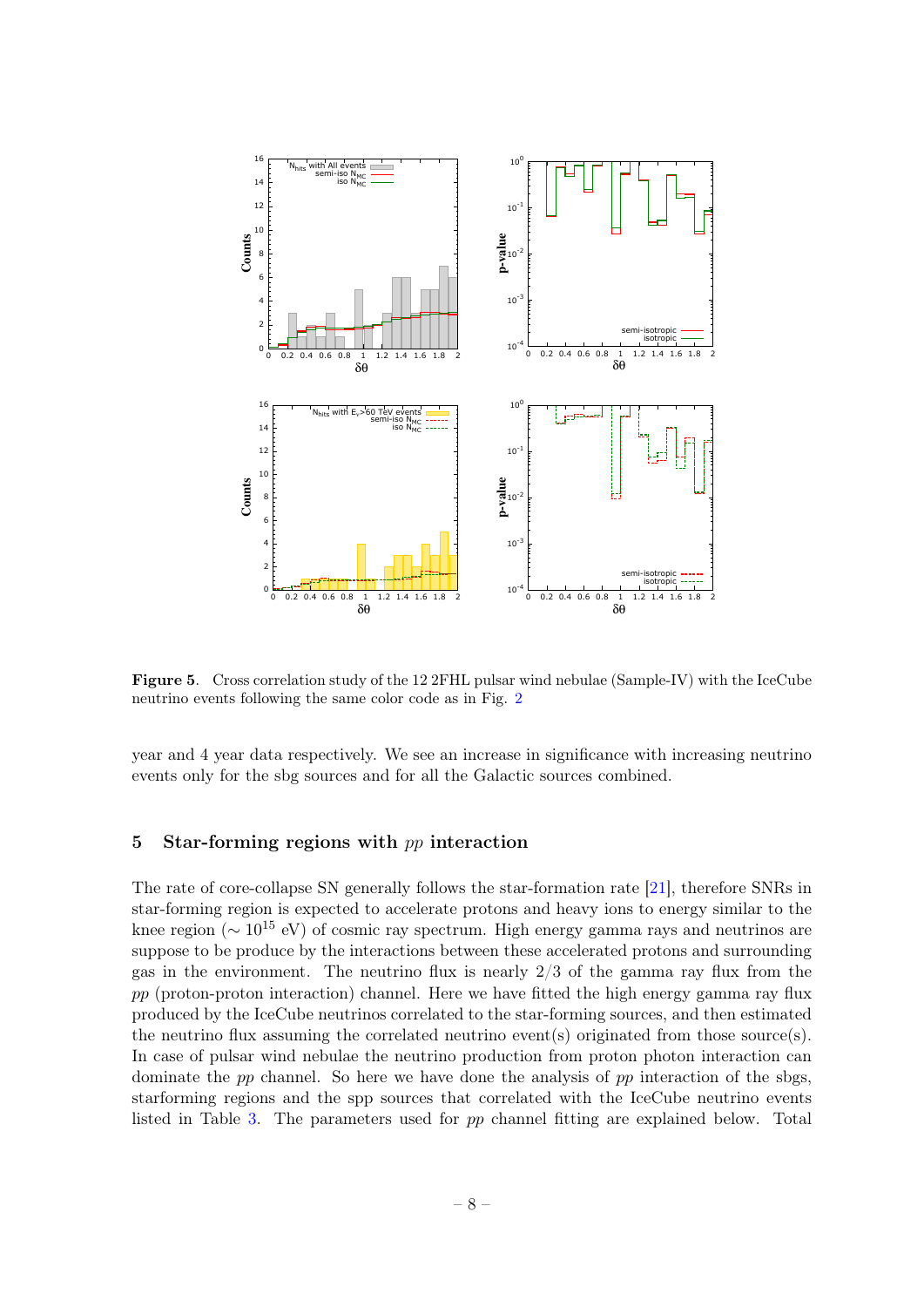

Figure 6. Cross correlation study of the 15 2FHL super nova remnants (Sample-V) with the IceCube neutrino events following the same color code as in Fig. [2](#page-5-0)

number of proton at the source per unit energy interval is,

<span id="page-9-0"></span>
$$
N_p = N_0 E_p^{-\alpha} \exp(-E_p/E_0), \tag{5.1}
$$

where  $E_0$  is the cutoff energy of protons,  $N_0$  is the normalization constant and,

$$
N_0 = \frac{F_0}{\int_{E_p^{min}}^{E_p^{max}} E_p^{1-\alpha} exp(-E_p/E_0) dE_p}.
$$
\n(5.2)

Here  $F_0$  is the total energy in protons. The photon flux from the  $pp$  interaction given as in [\[41\]](#page-14-3),

<span id="page-9-1"></span>
$$
\frac{dN_{\gamma}}{dE_{\gamma}} = \frac{2c\tilde{n}\langle n_H \rangle}{4\pi D_L^2 K_{\pi}} \int_{E_{\pi,th}}^{\infty} dE_{\pi} \frac{\sigma_{pp}(E_c)}{\sqrt{E_{\pi}^2 - m_{\pi}^2}} N_p(E_c). \tag{5.3}
$$

Here  $\tilde{n}$  is the number of pions produced for the given distribution of function, here we have taken it to be 1,  $\langle n_H \rangle$  is the density of the ambient hydrogen gas, and taken to be 1 cm<sup>-3</sup>. The inelastic scattering cross section for pp interaction  $\sigma_{pp}$  is taken as in [\[59\]](#page-14-4),  $E_c = (E_{\pi}/K_{\pi}) + m_p c^2$ and  $E_{\pi,th} = E_{\gamma} + m_{\pi}^2 c^4 / 4E_{\gamma}$ .  $D_L$  is the luminosity distance of the source. We have fitted the high energy gamma ray data available for the individual sources that correlated with the IceCube neutrino events using equation [\(5.3\)](#page-9-1) by varying parameters  $E_0$ ,  $\alpha$  and  $F_0$ . The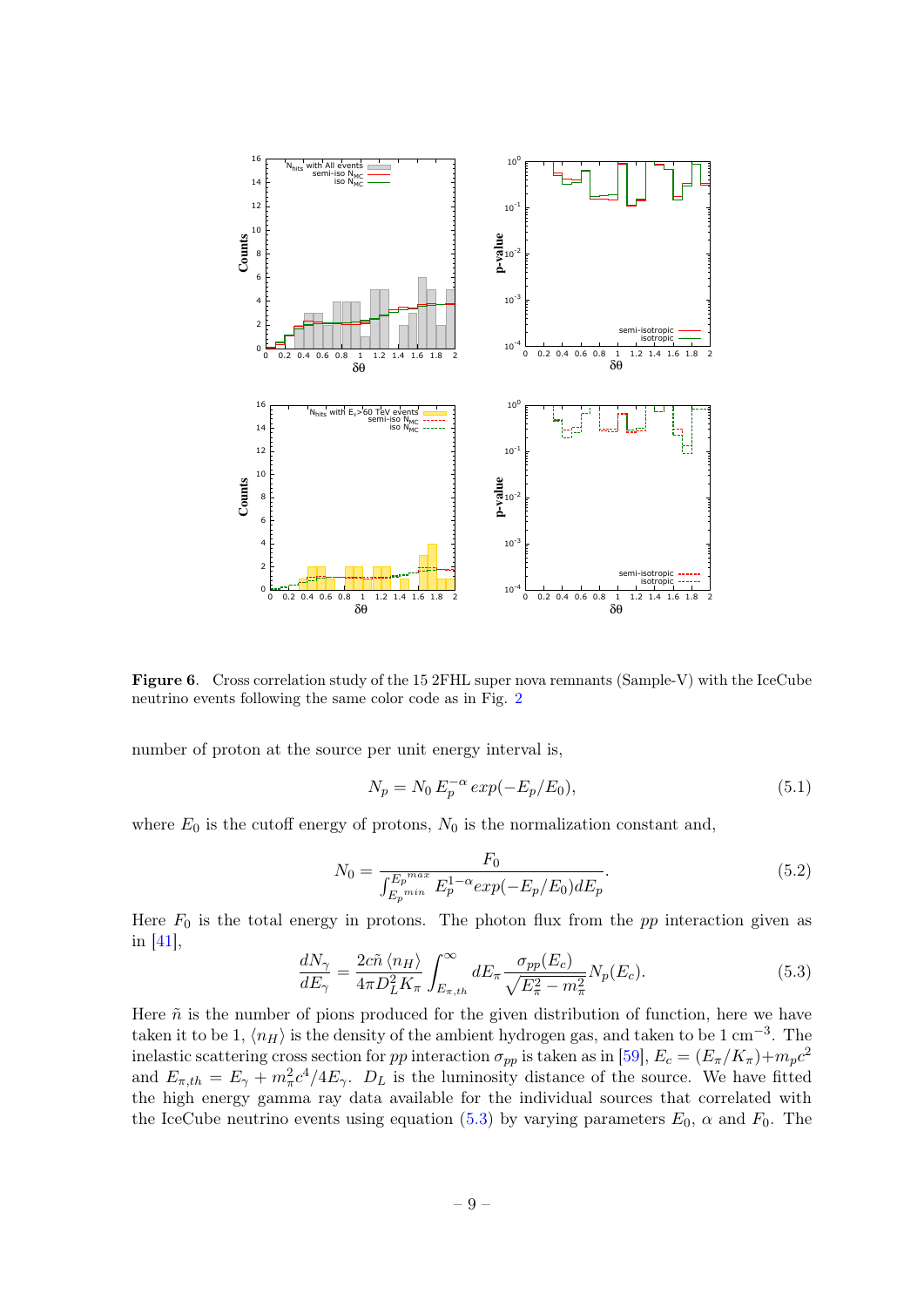

<span id="page-10-1"></span>Figure 7. Cross correlation study of the 6 2FHL SPPs (gamma rays associated with SNRs/PWNs, Sample-VI) with the IceCube neutrino events following the same color code as in Fig. [2](#page-5-0)

IceCube neutrino flux for the correlated sources is calculated as in [\[63\]](#page-14-5) for detection time 1374 days and the HESE event effective area.

We have calculated the luminosity of CR protons,  $L_{CR}$  from the sources by,  $L_{CR}$  =  $\int_{E_p^{min}}^{E_p^{max}} N_p E_p dE_p/(t_{pp})$ , where  $t_{pp} = (\langle n_H \rangle \sigma_{pp} c)^{-1}$  is the cooling time of proton. We used  $E_p^{min}$  corresponding to the pion threshold energy,  $E_{\pi,th}$ , for  $E_\gamma = 70$  MeV and  $E_p^{max} = 10E_0$ . We have also calculated the gamma-ray luminosity,  $\dot{L}_\gamma = 4\pi D_L^2 \int E_\gamma (dN_\gamma/dE_\gamma) dE_\gamma$  from fits to the data, for the above mentioned  $E_p^{min}$  and  $E_p^{max}$ , and listed them in Table [3.](#page-21-0)

### <span id="page-10-0"></span>5.1 Sample-I and II

Sample-I and II contains in total 10 sources, 7 are starburst galaxies and 3 are local starforming regions. Even though all the 7 sbgs correlated with IceCube neutrino events, only 4 are detected with gamma-rays. So in our pp interaction analysis we have excluded those 3 sources (M 83, IC 342 and NGC 6946). NGC 1068 and NGC 4945 are not detected with TeV events. We have done the fit of gamma rays from pp interaction with the Fermi-LAT detected events [\[36\]](#page-13-22), shown in the top panel of figure [9.](#page-17-0) The middle panel of figure [9](#page-17-0) shows the Fermi-LAT and H.E.S.S detected gamma rays from NGC 253 (left) [\[40\]](#page-14-1) and VERITAS detected gamma rays from M 82 (right) [\[39\]](#page-14-0). It also shows the IceCube neutrino flux from their directions as well as the best fit pp interaction fluxes. All the three local starforming regions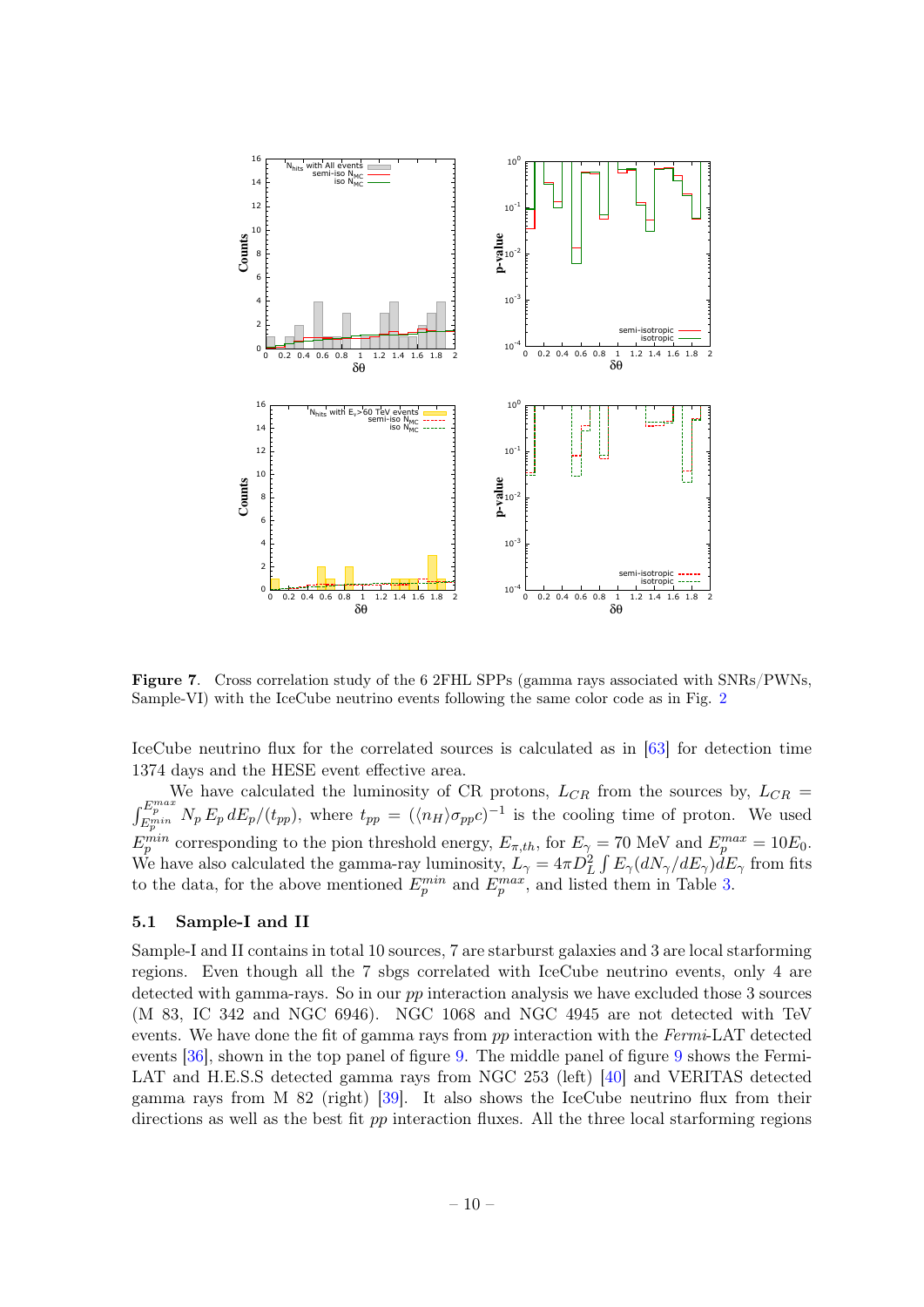correlated with one and more IceCube neutrino events. W49 A is in the same location of SNR W49 B. So we have listed it in the SNR sub catalog. Cygnus Cocoon is again in the same position as Gamma cygni for SNR catalog. However we have shown the result here. Cygnus Cocoon is a starforming region in the Milky Way and detected by Fermi-LAT, ARGO-YBJ [\[42\]](#page-14-6) and Milagro [\[43\]](#page-14-7), shown in the left of bottom panel of figure [9.](#page-17-0) 30 Dor C is a starforming region in the Large Magellanic Cloud and detected by H.E.S.S [\[64\]](#page-14-8), shown in the right of bottom panel of figure [9.](#page-17-0)

## <span id="page-11-0"></span>5.2 Sample-V.

Sample-V contains 15 SNRs from the 2FHL catalog, 10 of these are correlated with the direction of the IceCube neutrino events. The SNRs are surrounded by molecular cloud and high energy cosmic ray protons can interact with these clouds to produce high energy gama rays, like the Fermi-LAT detected gamma rays at the vicinity W28 are explained as in [\[70\]](#page-15-0). The result of the *pp* interaction analysis for these sources are shown in figure [10-](#page-18-0)[11.](#page-19-0)

#### <span id="page-11-1"></span>5.3 Sample-VI

Sample-VI contains 6 sources from the 2FHL catalog which are not definitely identified but associated with SNR/PWN. Among these 5 are correlated with the direction of the IceCube neutrino events. W31 is detected by H.E.S.S. [\[45\]](#page-14-9), but has not been detected with TeV events, so we have not done analysis for this source. The result of our pp interaction analysis for the 4 spp sources is shown in figure [12.](#page-20-0)

The result of the pp interaction analysis is given in Table [3.](#page-21-0) The gamma ray fitting parameters,  $E_0$  and  $\alpha$  are listed in column 3 and 4. The cosmic ray and gamma ray luminosity as a result of this fitting are shown in column 5 and 6, respectively. The general cosmic ray luminosity ( $L_{cr}$ ) for sbg sources from this fitting, is within ~ 10<sup>41</sup> to 10<sup>42</sup> erg/sec and the photon luminosity is within  $\sim 10^{40}$  to  $10^{41}$  erg/sec, which is roughly 10% of the cosmic ray luminosity, as expected from the pp model. These luminosities decrease for the local starforming regions and the Galactic SNRs, however their ratio still remains at  $\sim 0.1$ .

With the pp interaction fitting parameters we calculated the neutrino flux assuming the neutrino energy is 2/3 that of the gamma ray energy. We expected this flux to fit with the IceCube neutrino flux from the direction of the sources. However, for none of the sources the pp model is able to account for the neutrino flux from the source directions inferred from the 4 year HESE sample.

## <span id="page-11-2"></span>6 Conclusion

The astrophysical sources of the IceCube HESE neutrino events is one of the important puzzles since their discovery. A report of significant correlation of the 3 year IceCube neutrino events with starforming host galaxies (sbgs) and local starforming regions [\[20\]](#page-13-7) motivated us to revisit the study with more events added in the 4th year of IceCube observation. We carried our study with the sample sets used in [\[20\]](#page-13-7) with the cross-correlation method, and found similar result for 3 year IceCube data, shown in figure [8.](#page-16-0) However, after performing the same study with 4 year data the significance increased for sbg sources but not for the TeV detected sbgs and the local starforming regions. Moreover, we do not find any hint of correlation with the sbg sources and the local starforming regions when considering  $> 60$  TeV HESE neutrino sample, which is almost free of atmospheric background. We therefore conclude that the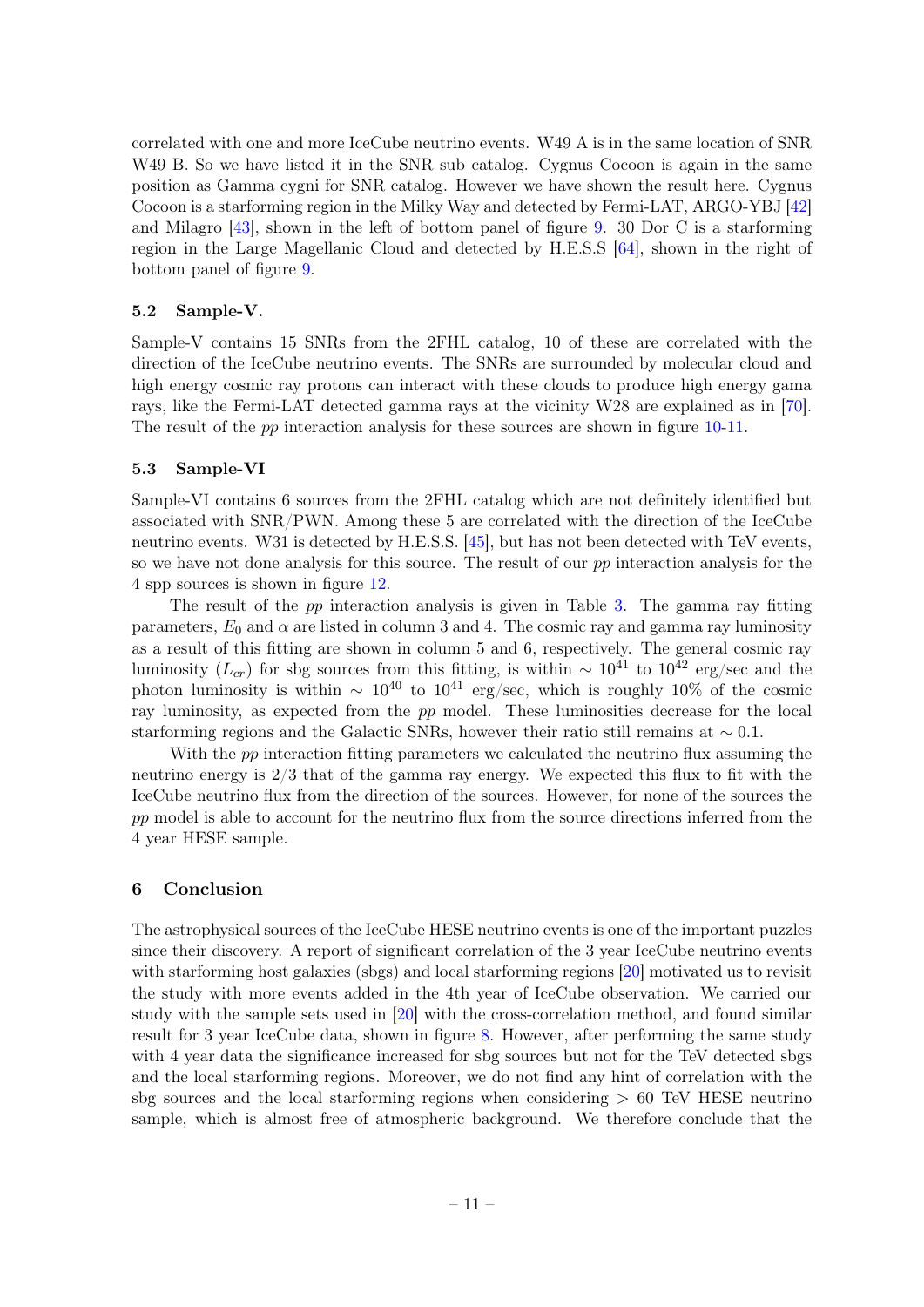starburst galaxies and the local starforming regions considered in [\[20\]](#page-13-7) are most likely not the sources of the IceCube HESE neutrinos.

Furthermore we performed the cross correlation study for the highest energy gamma ray sources in the Fermi 2FHL catalog that includes 33 Galactic sources such as the SNRs, PWNs which are associated to star formation. These Galactic sources show a significant correlation with the HESE neutrinos, giving p-value (pre-trial) 0.017 for all neutrino energies and a lower p-value (pre-trial) 0.0016 for neutrinos with energy greater than 60 TeV. A global post-trial p-value for combining the 2FHL Galactic source sample with the other star-forming sources (Samples-I and II) is reduced to  $0.09 - 0.17$ . We have also done correlation study with the SNRs, PWNs and spp sources listed in the 2FHL Galactic sources separately but could not find a significant p-value.

For further study of the possible gamma-ray and neutrino emissions from the starforming sources, we have done pp interaction modeling for the sources that correlated with the IceCube neutrino events. We fitted the observed high energy gamma rays detected from individual sources by changing different intrinsic parameters for pp interaction and then calculated the neutrino flux with those parameters. While pp interactions can reproduce gammaray data in many cases, the resulting neutrino flux falls short by at least an order of magnitude from the inferred neutrino flux from the HESE sample.

Therefore, even though we found  $\sim 2\sigma$  significance (post-trial) for cross correlation of the IceCube neutrino events with different starforming sources, it is still not sufficient to say that, they are the sources of the IceCube HESE sample. A further increase in number of IceCube data can verify or discard this small significance in future.

## <span id="page-12-0"></span>7 Acknowledgment

We thank Markus Ahlers, Claudio Koper and Cecilia Lunardini for helpful discussion. This work was supported by the National Research Foundation (South Africa), grant no. 87823 (CPRR).

#### References

- <span id="page-12-1"></span>[1] L. A. Anchordoqui et al., JHEAp 1-2, 1 (2014) [arXiv:1312.6587 [astro-ph.HE]].
- <span id="page-12-2"></span>[2] F. Halzen 08-13 July, (2015) 25th International Workshop on Weak Interactions and Neutrinos.
- <span id="page-12-3"></span>[3] C. Kopper, ICRC (2015), Netherlands, PoS(ICRC2015)1081
- <span id="page-12-4"></span>[4] K. Murase, M. Ahlers and B. C. Lacki, Phys. Rev. D 88 (2013) no.12, 121301 [arXiv:1306.3417 [astro-ph.HE]].
- [5] J. C. Joshi, W. Winter and N. Gupta, Mon. Not. Roy. Astron. Soc. 439, no. 4, 3414 (2014) [arXiv:1310.5123 [astro-ph.HE]].
- [6] S. Troitsky, JETP Lett. 102, no. 12, 785 (2015) [Pisma Zh. Eksp. Teor. Fiz. 102, no. 12, 899 (2015)] [arXiv:1511.01708 [astro-ph.HE]].
- [7] A. Palladino and F. Vissani, Astrophys. J. 826, no. 2, 185 (2016) [arXiv:1601.06678 [astro-ph.HE]].
- <span id="page-12-5"></span>[8] A. Neronov and D. Semikoz, Phys. Rev. D 93, no. 12, 123002 (2016) [arXiv:1603.06733 [astro-ph.HE]].
- <span id="page-12-6"></span>[9] A. Esmaili and P. D. Serpico, JCAP 1311, 054 (2013) [arXiv:1308.1105 [hep-ph]].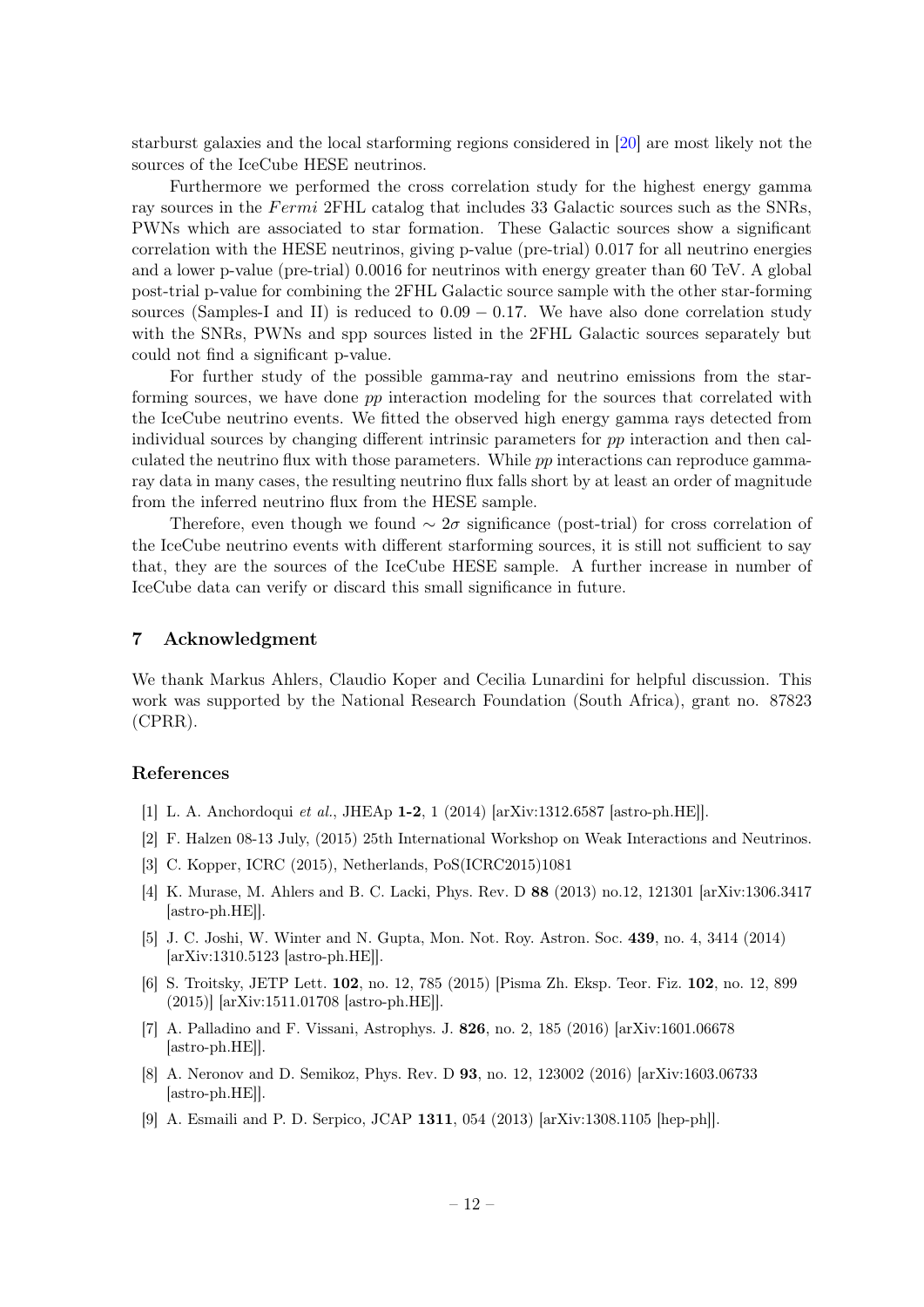- [10] A. Bhattacharya, M. H. Reno and I. Sarcevic, JHEP 1406, 110 (2014) [arXiv:1403.1862 [hep-ph]].
- <span id="page-13-0"></span>[11] K. Murase, R. Laha, S. Ando and M. Ahlers, Phys. Rev. Lett. 115, no. 7, 071301 (2015) [arXiv:1503.04663 [hep-ph]].
- <span id="page-13-1"></span>[12] S. Razzaque, Phys. Rev. D 88, 081302 (2013) [arXiv:1309.2756 ].
- <span id="page-13-2"></span>[13] K. Fang, T. Fujii, T. Linden and A. V. Olinto, Astrophys. J. 794 (2014) 2, 126 [arXiv:1404.6237 ].
- <span id="page-13-3"></span>[14] C. Lunardini, S. Razzaque, K. T. Theodoseau and L. Yang, Phys. Rev. D 90 (2014) 2, 023016 [arXiv:1311.7188 ].
- <span id="page-13-4"></span>[15] P. Padovani and E. Resconi, Mon. Not. Roy. Astron. Soc. 443 (2014) 1, 474 [arXiv:1406.0376 ].
- [16] F. Kraußet al., Astron. Astrophys. 566 (2014) L7 [arXiv:1406.0645 ].
- <span id="page-13-11"></span>[17] S. Sahu and L. S. Miranda, Eur. Phys. J. C 75, 273 (2015) [arXiv:1408.3664 [astro-ph.HE]].
- <span id="page-13-5"></span>[18] R. Moharana, R. Britto & S. Razzaque, ICRC (2015), Netherlands, PoS(ICRC2015)1122
- <span id="page-13-6"></span>[19] L. A. Anchordoqui, T. C. Paul, L. H. M. da Silva, D. F. Torres and B. J. Vlcek, Phys. Rev. D 89 (2014) 12, 127304 [arXiv:1405.7648 ].
- <span id="page-13-7"></span>[20] K. Emig, C. Lunardini and R. Windhorst, JCAP 1512, 029 (2015) [arXiv:1507.05711 [astro-ph.HE]].
- <span id="page-13-24"></span>[21] T. Dahlen et al., Astrophys. J. 613, 189 (2004) [astro-ph/0406547].
- <span id="page-13-8"></span>[22] R. Moharana and S. Razzaque, JCAP 1508, no. 08, 014 (2015) [arXiv:1501.05158].
- <span id="page-13-9"></span>[23] A. Christov et. al., ICRC 2015, Netherlands, PoS(ICRC2015)1082
- <span id="page-13-10"></span>[24] W. H. Baumgartner, J. Tueller, C. B. Markwardt, G. K. Skinner, S. Barthelmy, R. F. Mushotzky, P. Evans and N. Gehrels, Astrophys. J. Suppl. 207, 19 (2013) [arXiv:1212.3336].
- <span id="page-13-12"></span>[25] A. M. Brown, J. Adams and P. M. Chadwick, Mon. Not. Roy. Astron. Soc. 451, no. 1, 323 (2015) [arXiv:1505.00935].
- <span id="page-13-13"></span>[26] D. B. Sanders, J. M. Mazzarella, D. C. Kim, J. A. Surace and B. T. Soifer, Astron. J. 126, 1607 (2003) [astro-ph/0306263].
- <span id="page-13-14"></span>[27] D. F. Torres and L. A. Anchordoqui, Rept. Prog. Phys. 67, 1663 (2004) [astro-ph/0402371].
- <span id="page-13-15"></span>[28] A. Loeb and E. Waxman, JCAP 0605, 003 (2006) [astro-ph/0601695].
- <span id="page-13-16"></span>[29] I. Tamborra, S. Ando and K. Murase, JCAP 1409, 043 (2014) [arXiv:1404.1189 [astro-ph.HE]].
- <span id="page-13-17"></span>[30] K. Murase, D. Guetta and M. Ahlers, Phys. Rev. Lett. 116, no. 7, 071101 (2016) [arXiv:1509.00805 [astro-ph.HE]].
- <span id="page-13-18"></span>[31] K. Bechtol, M. Ahlers, M. Di Mauro, M. Ajello and J. Vandenbroucke, arXiv:1511.00688 [astro-ph.HE].
- <span id="page-13-19"></span>[32] M. Ackermann et al. [Fermi-LAT Collaboration], Astrophys. J. Suppl. 222, no. 1, 5 (2016) [arXiv:1508.04449 [astro-ph.HE]].
- <span id="page-13-20"></span>[33] C. Kopper, ICRC (2015), Netherlands, PoS(ICRC2015)002
- <span id="page-13-21"></span>[34] M. G. Aartsen et al. [IceCube Collaboration], Phys. Rev. Lett. 113, 101101 (2014) [arXiv:1405.5303 [astro-ph.HE]].
- <span id="page-13-23"></span>[35] A. Virmani, S. Bhattacharya, P. Jain, S. Razzaque, J. P. Ralston and D. W. McKay, Astropart. Phys. 17, 489 (2002) [astro-ph/0010235].
- <span id="page-13-22"></span>[36] F. Acero et al. [Fermi-LAT Collaboration], Astrophys. J. Suppl. 218, no. 2, 23 (2015) [arXiv:1501.02003 [astro-ph.HE]].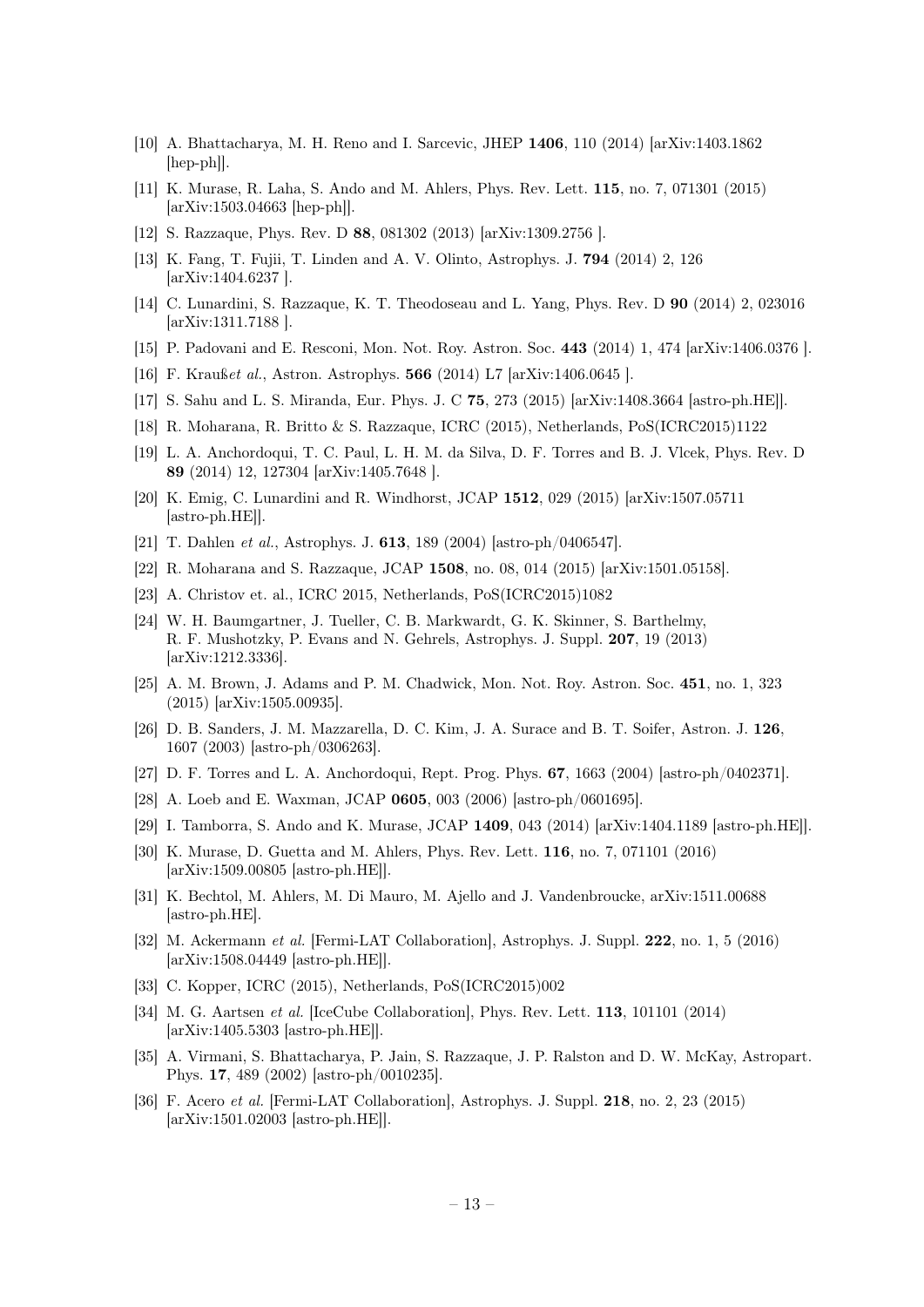- <span id="page-14-11"></span>[37] M. Ajello et al. [Fermi-LAT Collaboration], Astrophys. J. 819, no. 2, 98 (2016) [arXiv:1601.06534 [astro-ph.HE]].
- <span id="page-14-22"></span>[38] P. Tam and S. Wagner Fermi Symposium, Rome, Italy, (2011)
- <span id="page-14-0"></span>[39] V. A. Acciari et al., Nature 462, 770 (2009) [arXiv:0911.0873 [astro-ph.CO]].
- <span id="page-14-1"></span>[40] HESS Collaboration, Science 326 1080 (2009)
- <span id="page-14-3"></span>[41] F. A. Aharonian and A. M. Atoyan, Astron. Astrophys. 309, 917 (1996).
- <span id="page-14-6"></span>[42] G. Di Sciascio [ARGO-YBJ Collaboration], J. Phys. Conf. Ser. 632, no. 1, 012089 (2015)
- <span id="page-14-7"></span>[43] A. A. Abdo et al., Astrophys. J. 753, 159 (2012) [arXiv:1202.0846 [astro-ph.GA]].
- <span id="page-14-23"></span>[44] F. Aharonian [H.E.S.S. Collaboration], Aux. information and data points Astron. Astrophys. 503, 817 (2009) [arXiv:0906.1247 [astro-ph.GA]].
- <span id="page-14-9"></span>[45] F. Aharonian et al. [H.E.S.S. Collaboration], Astrophys. J. 636, 777 (2006) [astro-ph/0510397].
- <span id="page-14-24"></span>[46] F. Aharonian et al. [H.E.S.S. Collaboration], Science 307, 1938 (2005) [astro-ph/0504380].
- <span id="page-14-12"></span>[47] A. Abramowski et al. [H.E.S.S. Collaboration], arXiv:1601.04461 [astro-ph.HE].
- <span id="page-14-13"></span>[48] Y. Tang, C. Yang, L. Zhang and J. Wang, Astrophys. J. 812, no. 1, 32 (2015) [arXiv:1508.07712 [astro-ph.HE]].
- <span id="page-14-25"></span>[49] Ester Aliu, for the **VERITAS** Collaboration, ICRC proceeding 2011.
- <span id="page-14-15"></span>[50] S. Federici, M. Pohl, I. Telezhinsky, A. Wilhelm and V. V. Dwarkadas, Astron. Astrophys. 577, A12 (2015) [arXiv:1502.06355 [astro-ph.HE]].
- <span id="page-14-16"></span>[51] F. Aharonian [H.E.S.S. Collaboration], Astron. Astrophys. 464, 235 (2007) [astro-ph/0611813].
- [52] A. A. Abdo et. al., APJ **722** 2, (2010) 1303.
- [53] F. Brun et. al. for the H.E.S.S Collaboration, *Fermi symp*[osium, Roma, May, 1303 2011.
- <span id="page-14-14"></span>[54] Tanaka, T., Allafort, A., Ballet, J., et al. The Astrophysical Journal Letters 740 L51 2011.
- [55] E. Aliu et al., Astrophys. J. 770, 93 (2013) [arXiv:1305.6508 [astro-ph.HE]].
- <span id="page-14-18"></span>[56] A. A. Abdo et. al., [Fermi-LAT Collaboration], APJ, 718 (2010) 348
- <span id="page-14-17"></span>[57] F. Aharonian [HESS Collaboration], Astron. Astrophys. 481, 401 (2008)
- <span id="page-14-2"></span>[58] P. G. Tinyakov and I. I. Tkachev, JETP Lett. 74, 445 (2001) [astro-ph/0102476].
- <span id="page-14-4"></span>[59] S. R. Kelner, F. A. Aharonian and V. V. Bugayov, Phys. Rev. D 74 (2006) 034018 [Phys. Rev. D 79 (2009) 039901] [astro-ph/0606058].
- [60] W. H. Baumgartner et al., 2013 APJS 207 19, http://tevcat.uchicago.edu/
- [61] S. P. Wakely and D. Horan (ICRC2008) 3 1341–1344
- [62] A. Aab et al. [Pierre Auger Collaboration], Astrophys. J. 804, no. 1, 15 (2015) [arXiv:1411.6111 [astro-ph.HE]].
- <span id="page-14-5"></span>[63] C. Lunardini and S. Razzaque, Phys. Rev. Lett. 108, 221102 (2012) [arXiv:1112.4799].
- <span id="page-14-8"></span>[64] A. Abramowski et al. [HESS Collaboration], Science 347, no. 6220, 406 (2015) [arXiv:1501.06578].
- <span id="page-14-10"></span>[65] B. Bartoli et al. [ARGO-YBJ Collaboration], Astrophys. J. 790, no. 2, 152 (2014) [arXiv:1406.6436].
- <span id="page-14-19"></span>[66] F. Brun et al. [H.E.S.S Collaboration] (2011) [arXiv:1104.5003].
- <span id="page-14-20"></span>[67] J. Aleksić et. al., Astronomy & Astrophysics, 541, 11, 2012.
- <span id="page-14-21"></span>[68] A. A. Abdo et al., The Astrophysical Journal Letters, 700, Issue 2 (2009) pp. L127-L131 .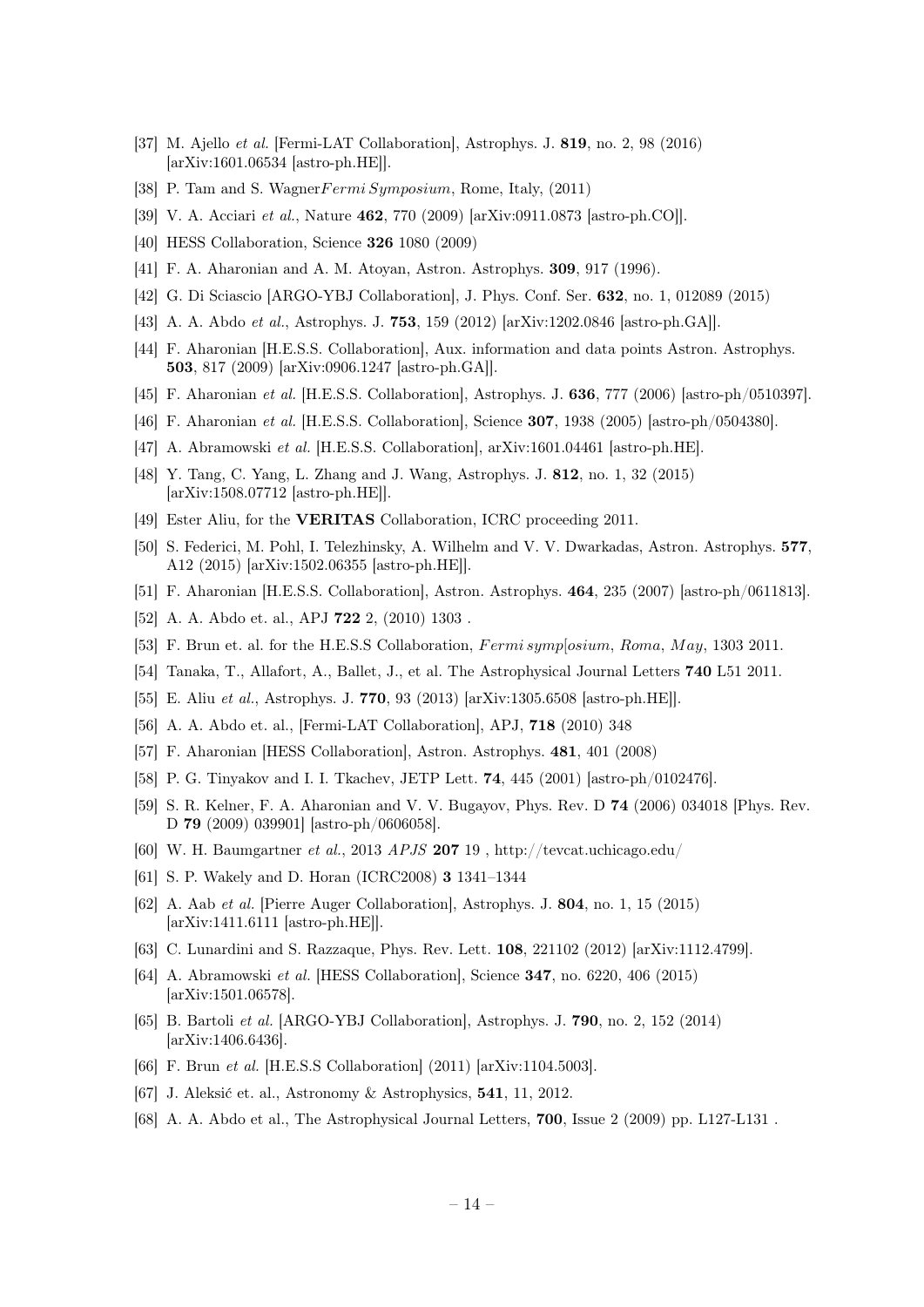- <span id="page-15-1"></span>[69] S. Kumar for VERITAS collaboration, 34th International Cosmic Ray Conference (ICRC2015), The Hague (The Netherlands).
- <span id="page-15-0"></span>[70] L. Nava and S. Gabici, Mon. Not. Roy. Astron. Soc. 429, no. 2, 1643 (2013) [arXiv:1211.1668].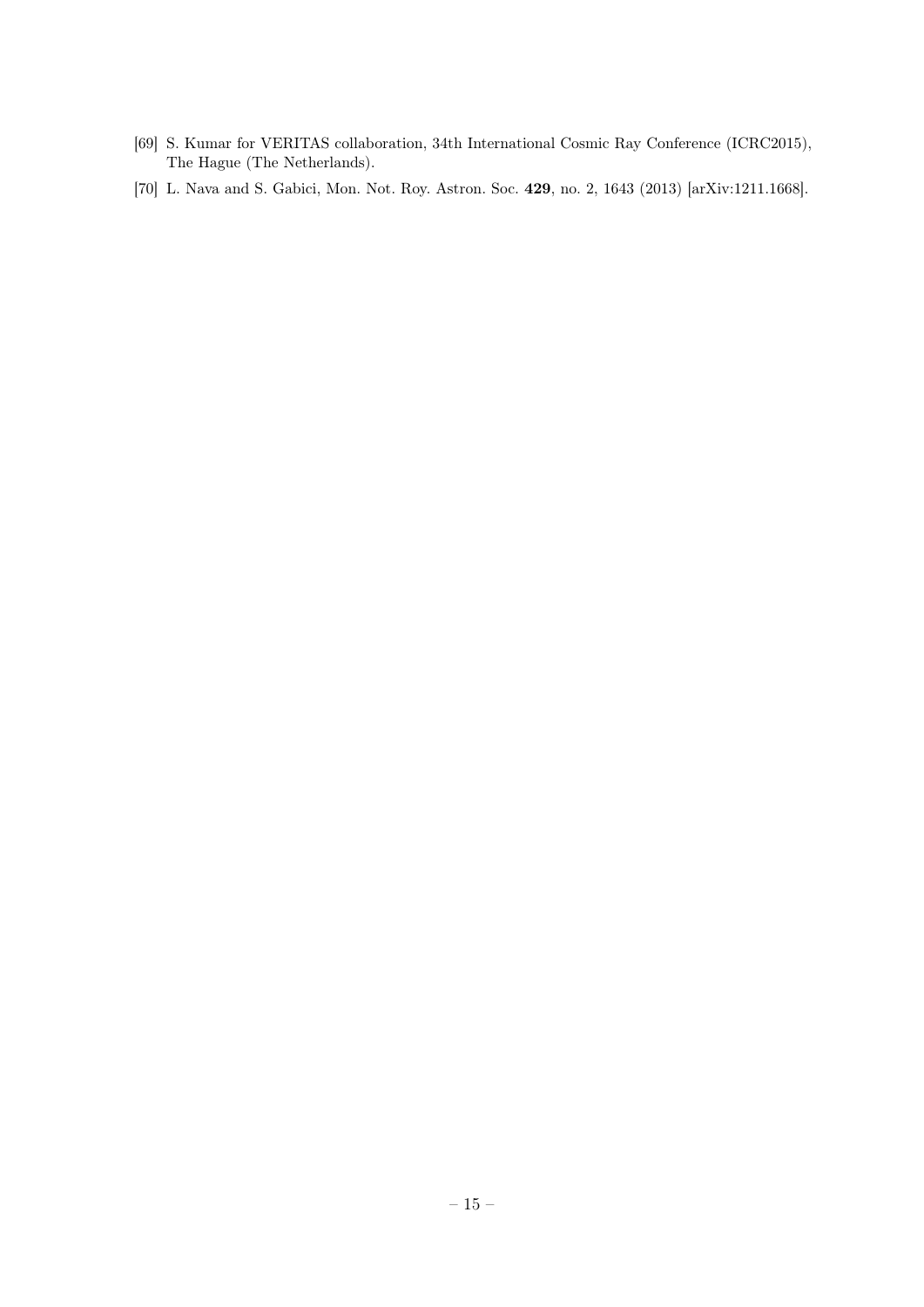

<span id="page-16-0"></span>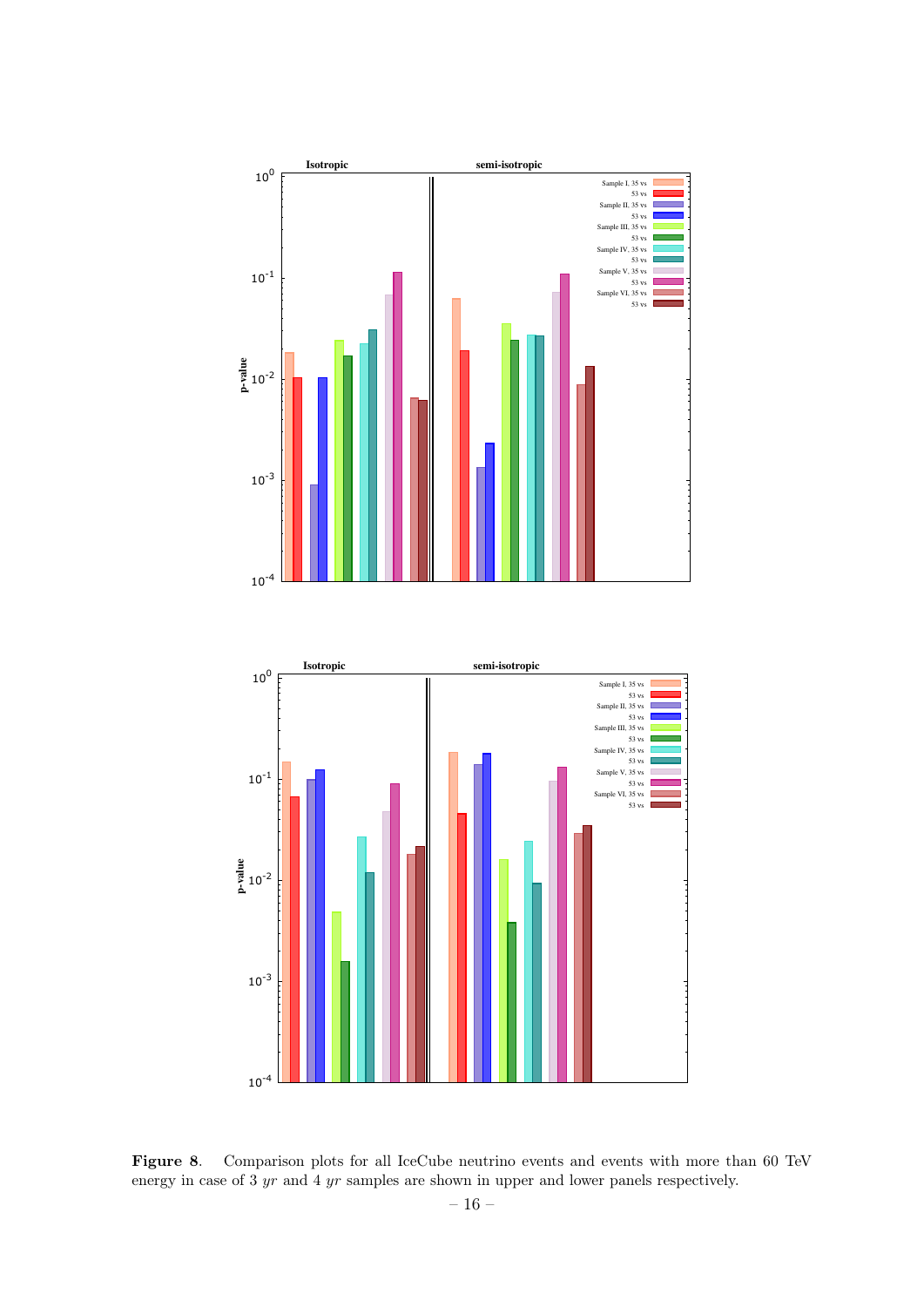

## Sources from Sample-I and II

<span id="page-17-0"></span>Figure 9. The high energy gamma rays detected from sources of Sample I and II, neutrino flux detected from their direction and the pp-modeling of the photons. Red circular points represent the data of Fermi-LAT detected with GeV gamma rays whereas the red triangle represent the H.E.S.S detected events. The IceCube detected neutrino fluxes are shown with blue points. The red line and blue lines show the best fit photon and the corresponding neutrino flux from  $pp$  interaction. High energy gamma rays detected from Cygnus Cocoon by ARGO-YBJ are shown with red star points while by Milagro with open red triangle points as mentioned in  $[65]$ .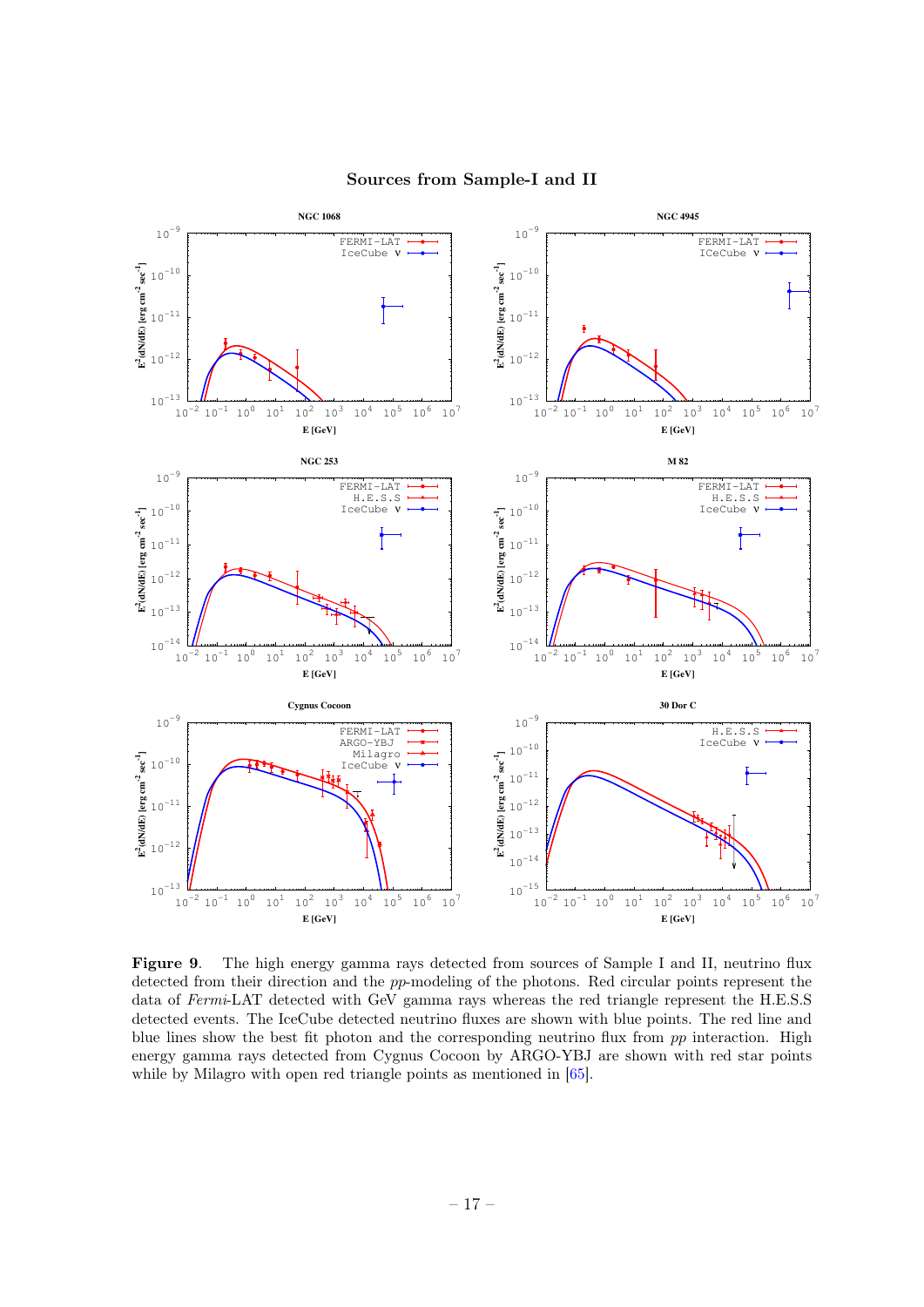![](_page_18_Figure_0.jpeg)

#### Sources from Sample-V

<span id="page-18-0"></span>Figure 10. Top left panel shows the Fermi-LAT events [\[37\]](#page-14-11) and H.E.S.S detected gamma rays [\[47\]](#page-14-12) from SNR G315.4-2.3. The top right panel shows the Fermi-LAT and H.E.S.S detected events [\[48\]](#page-14-13) from SNR G338.3-0.0. The middle left panel shows the  $Fermi - LAT$  and observed TeV gamma rays by H.E.S.S [\[54\]](#page-14-14) and the IceCube detected neutrino flux correlated with Vela Jr. The middle right panel shows the Fermi-LAT [\[50\]](#page-14-15) and H.E.S.S [\[51\]](#page-14-16) detected gamma rays for RX J1713.7-3946 or 2FHL J1713.5-39. The bottom left panel shows 2FHL data detected by Fermi-LAT and H.E.S.S[\[57\]](#page-14-17) detected gamma rays for HESS J1800. And the bottom right panel shows the Fermi-LAT [\[56\]](#page-14-18) and H.E.S.S [\[57\]](#page-14-17) detected gamma rays for W 28.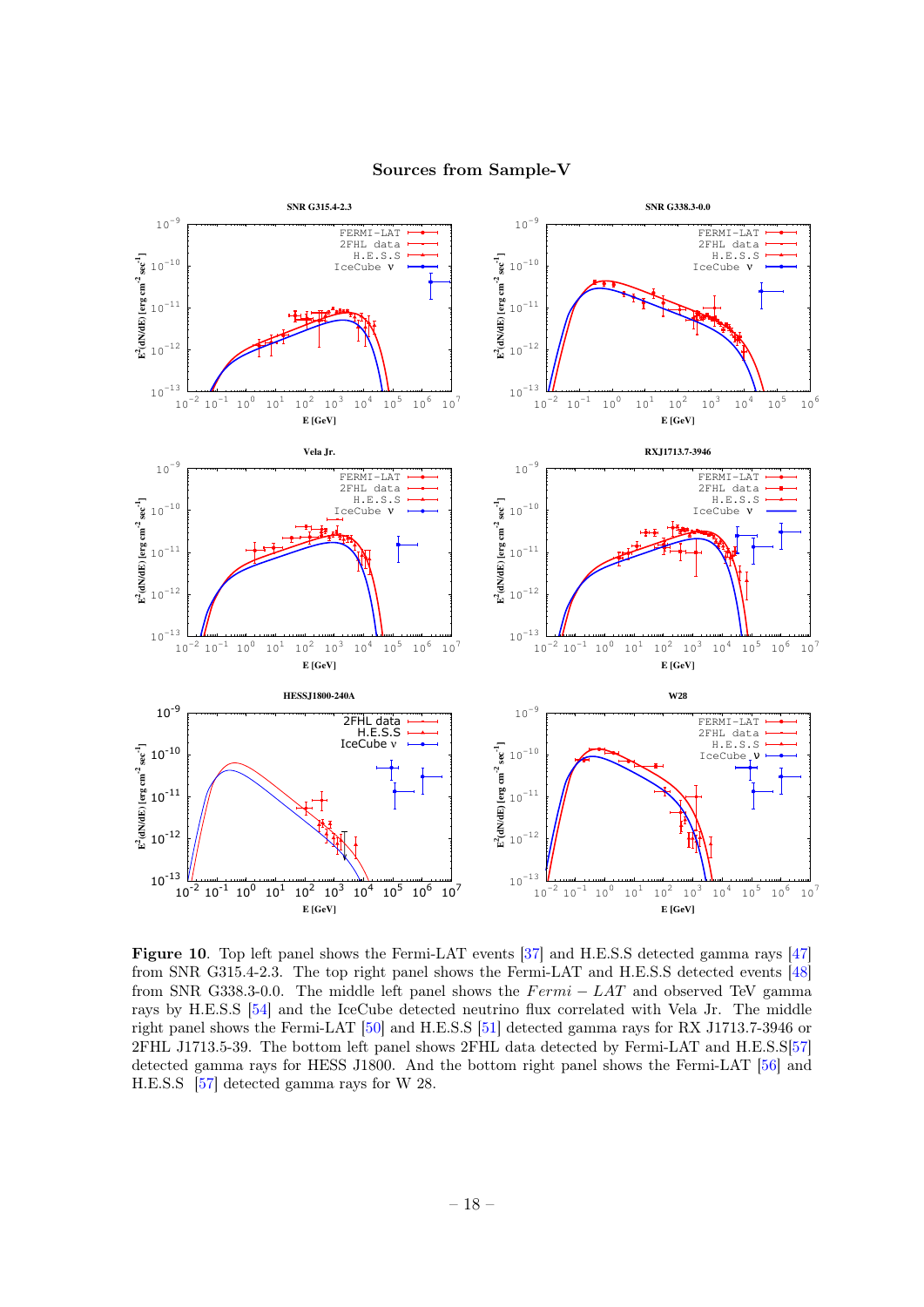![](_page_19_Figure_0.jpeg)

Sources from Sample-V cont...

<span id="page-19-0"></span>Figure 11. The top left panel shows Fermi-LAT and H.E.S.S [\[66\]](#page-14-19) detected gamma rays from W49. And the top right panel shows the Fermi-LAT and MAGIC [\[67\]](#page-14-20) and Milagro [\[68\]](#page-14-21) detected gamma rays from W51C with red circle, square and triangle points, respectively. The bottom plot shows the Fermi-LAT and VERITAS  $[69]$  detected gamma rays from Cas A .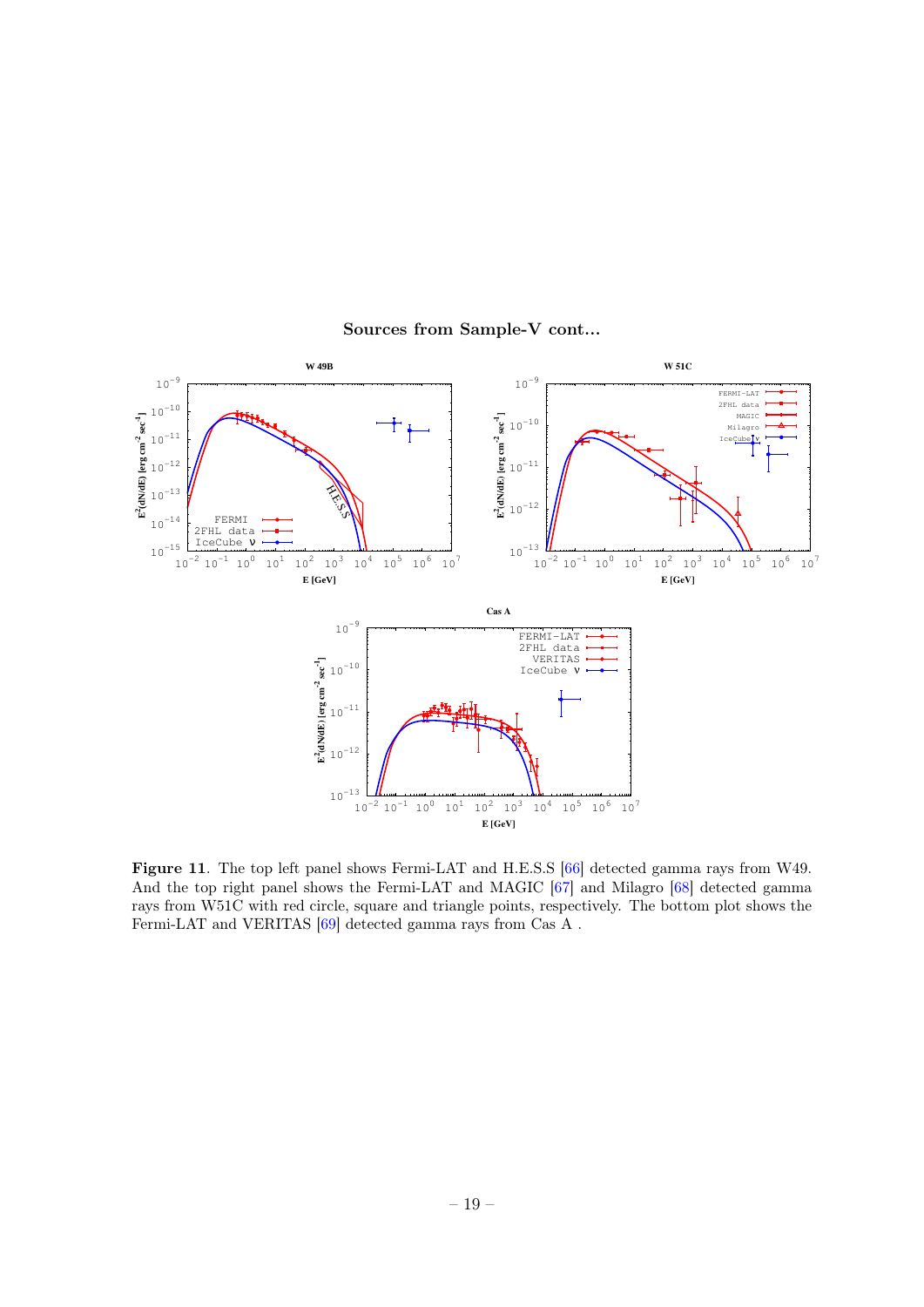![](_page_20_Figure_0.jpeg)

## Sources from Sample-VI

<span id="page-20-0"></span>Figure 12. The top left panel shows the  $Fermi - LAT$  GeV gamma rays, GeV-TeV gamma rays detected by H.E.S.S [\[38\]](#page-14-22) and the IceCube detected neutrino flux from the direction of HESSJ1614-518. The top right panel shows the TeV gamma rays detected by H.E.S.S [\[44\]](#page-14-23) for the source HESS J1745- 290. The bottom left panel shows the Fermi-LAT events and the H.E.S.S detected events [\[45,](#page-14-9) [46\]](#page-14-24) for W41. The bottom right panel shows the 2FHL data and detected GeV and TeV gamma rays by VERITAS [\[49\]](#page-14-25) and the IceCube detected neutrino flux correlated with SNR G74.9+1.2.